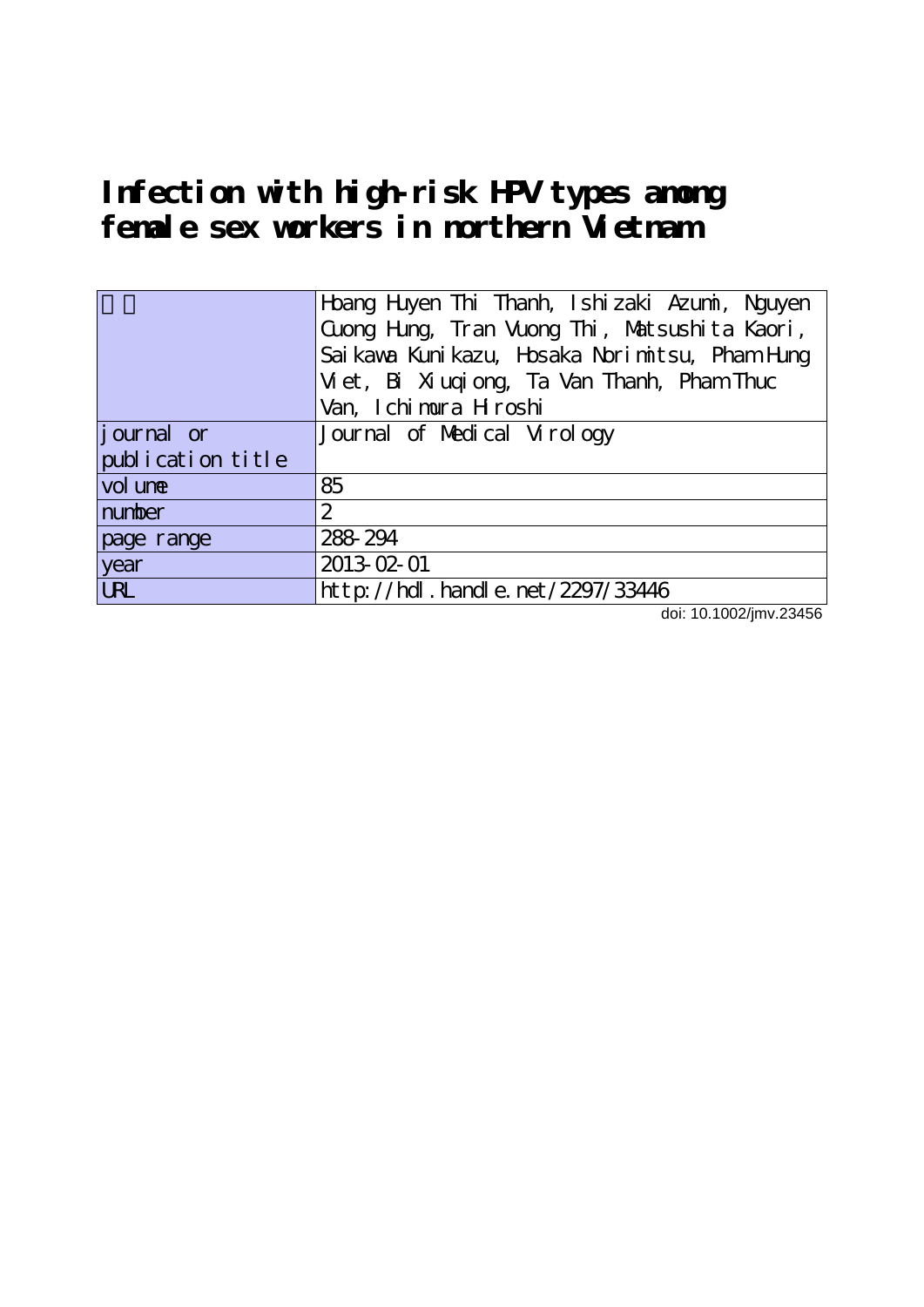#### **Infection with High-risk HPV Types among Female Sex Workers in Northern Vietnam**

Huyen Thi Thanh Hoang<sup>1,2,3</sup>, Azumi Ishizaki<sup>1</sup>, Cuong Hung Nguyen<sup>1,2</sup>, Vuong Thi Tran<sup>1,2</sup>, Kaori Matsushita<sup>1</sup>, Kunikazu Saikawa<sup>4</sup>, Norimitsu Hosaka<sup>1,5</sup>, Hung Viet Pham<sup>1</sup>, Xiuqiong  $Bi<sup>1</sup>$ , Van Thanh Ta<sup>3</sup>, Thuc Van Pham<sup>1</sup>, and Hiroshi Ichimura<sup>1\*</sup>

<sup>1</sup>Department of Viral infection and International Health, Graduate school of Medical Science, Kanazawa University, Kanazawa, Japan; <sup>2</sup>Hai Phong Medical University, Hai Phong, Vietnam; <sup>3</sup>Hanoi Medical University, Hanoi, Vietnam; <sup>4</sup>Department of Human Pathology, Graduate School of Medical Science, Kanazawa University, Kanazawa, Japan; <sup>5</sup>Eiken Chemical Co., Ohtawara, Tochigi, Japan.

#### *Corresponding author:* **Corresponding author:** Hiroshi Ichimura, M.D., Ph.D.

Department of Viral infection and International Health, Graduate school of Medical Science, Kanazawa University.

13-1 Takaramachi, Kanazawa 920-8640, Japan.

Tel.: +81 76 265 2228; fax: +81 76 234 4237.

E-mail address: [ichimura@med.kanazawa-u.ac.jp](mailto:ichimura@med.kanazawa-u.ac.jp)

**Shortened title**: HPV infection in Female Sex Workers in Vietnam

**Key Words**: HPV prevalence; vaccine; cervical cancer; Vietnam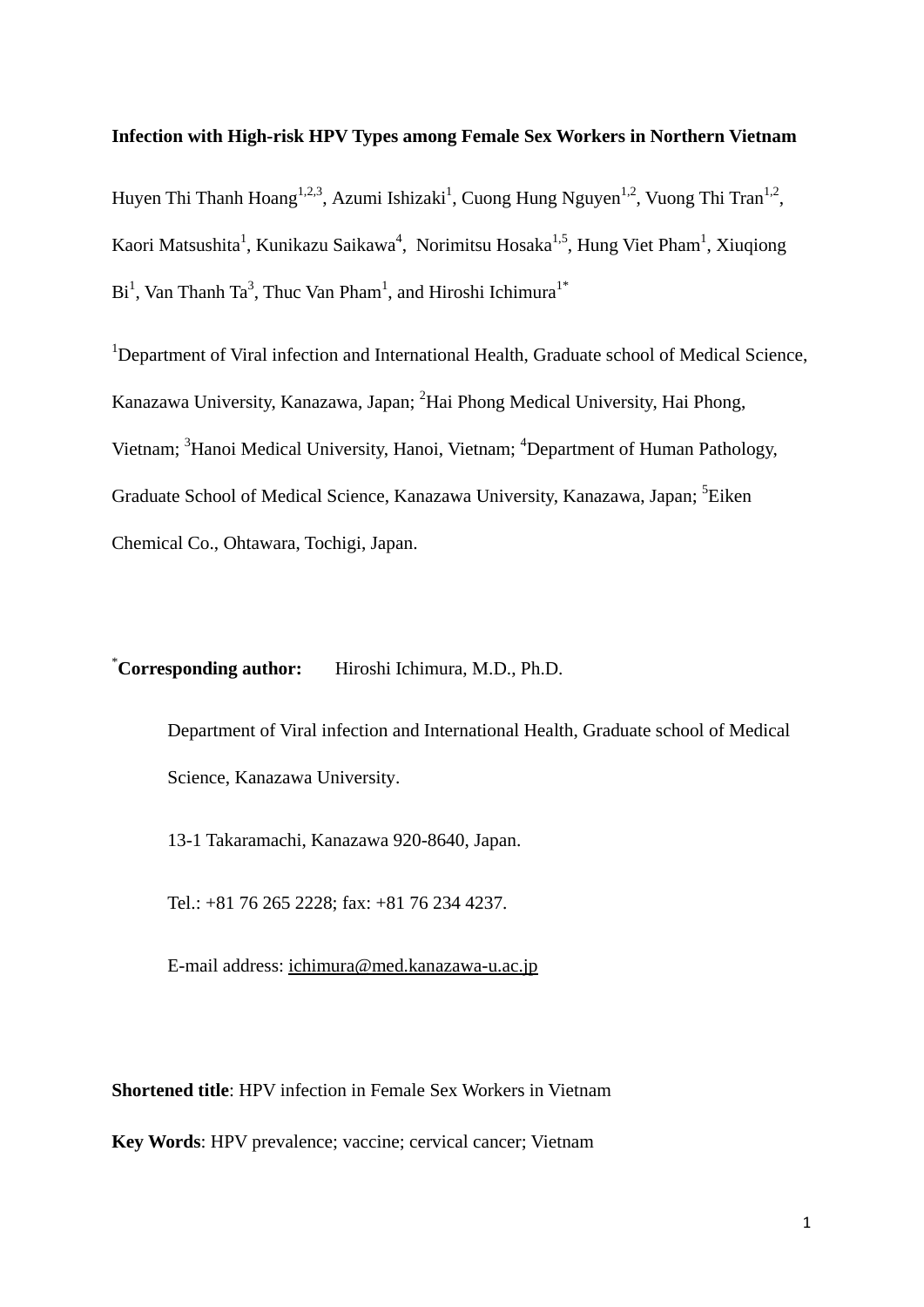#### **ABSTRACT**

Vaccines against two high-risk human papillomavirus (HPV) types, HPV-16 and HPV-18, are in use currently, with high efficacy in preventing infections with these HPV types and consequent cervical cancers. However, circulating HPV types can vary with geography and ethnicity. The aim of this study was to investigate the prevalence of HPV types and the association between HPV types and abnormal cervical cytology among female sex workers in Northern Vietnam. Cervical swabs and plasma samples were collected from 281 female sex workers at two health centers in Hanoi and Hai Phong in 2009. The HPV L1 gene was amplified by PCR using original and modified GP5+/6+ primers. Amplified PCR products were genotyped by the microarray system geneSQUARE (KURABO) and/or clonal sequencing. Of the 281 women, 139 (49.5%) were positive for HPV DNA. Among the HPVpositive samples, 339 strains and 29 different types were identified. Multiple-type and high risk-type HPV infections were found in 85 (61.2%) and 124 (89.2%) women, respectively. The most common genotype was HPV-52, followed by HPV-16, HPV-18, and HPV-58. Abnormal cervical cytology was detected in 3.2% (9/281) of the women, and all of these samples were positive for HPV-DNA. Age  $\leq$  25 years and infection with human immunodeficiency virus were associated positively with HPV infection among the women while ever smoking was associated negatively. These results show that HPV-52 is most prevalent among female sex workers in Northern Vietnam, most of whom had normal cervical cytology. This information might be important for designing vaccination strategies in Vietnam.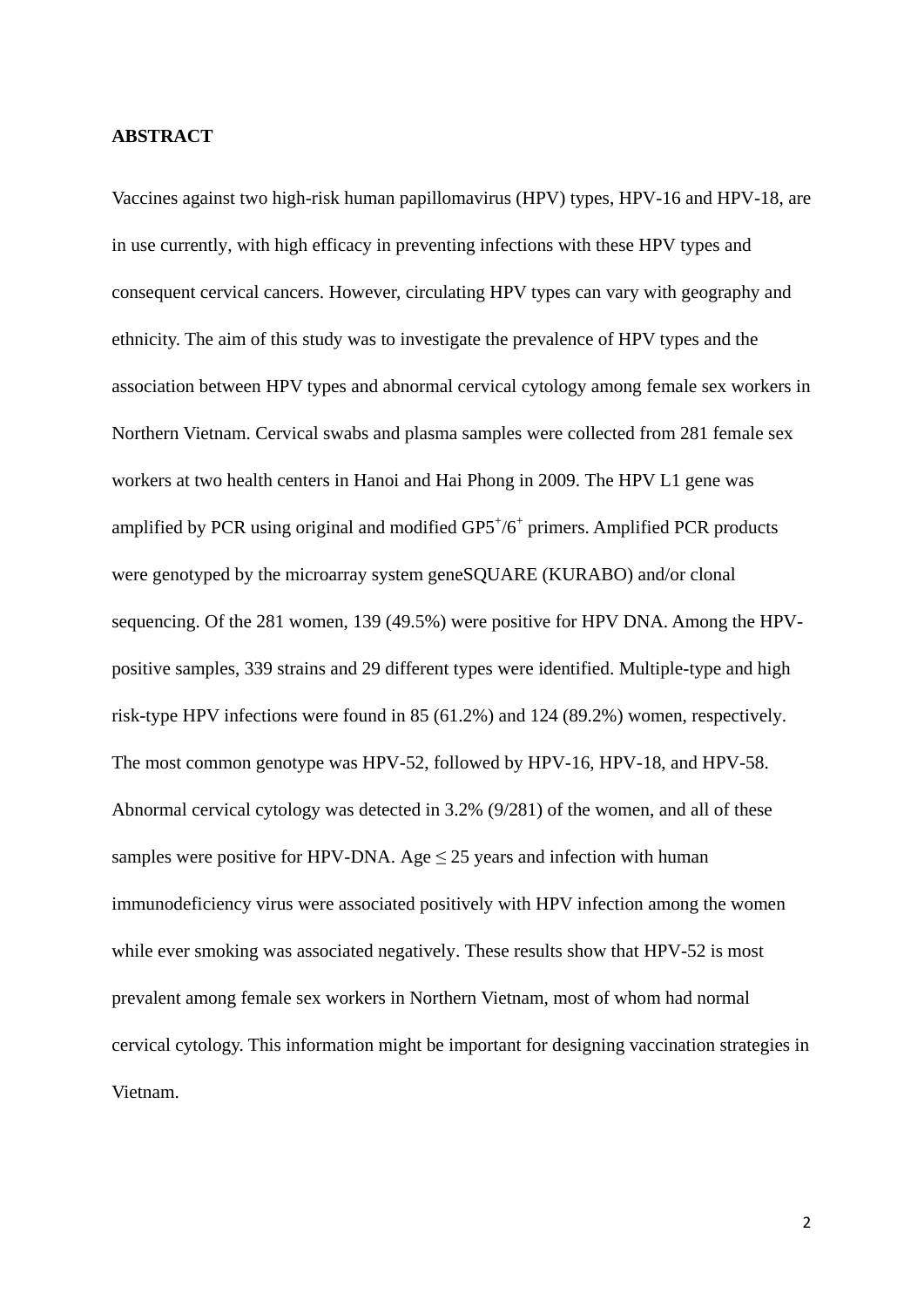### **INTRODUCTION**

Genital human papillomavirus (HPV) infection is the most common infection transmitted sexually among women and the main cause of cervical cancer worldwide, especially in developing countries, where 85% of cervical cancer cases occur [Ferlay et al., 2010]. There were an estimated 529,000 new cases and 275,000 cervical cancer–related deaths globally in 2008, including 312,000 (59%) new cases in Asia, and HPV infections are prevalent particularly in South and Southeast Asia [Ferlay, 2010; WHO, 2010]. Cervical cancer screening using cytological testing and HPV vaccination are of paramount importance for preventing cervical cancer in young women.

HPV belongs to the family Papillomaviridae. More than 100 distinct HPV genotypes have been characterized molecularly, and about 40 HPV types have been identified in the mucosal epithelia of the human genital tract [Munoz et al., 2006]. Cervical cancer is caused by HPV types that belong to a few "high-risk" species of the mucosotropic alpha genus, such as alpha-5, -6, -7, -9, and -11 [Bouvard et al., 2009; Schiffman 2010]. Eight HPV types (HPV-16, -18, -31, -33, -35, -45, -52, and -58) are observed most frequently and are responsible for about 90% of all cases of cervical cancer worldwide [Munoz et al., 2006]. In particular, HPV-16 and HPV-18 are observed in 70% of cervical cancer cases worldwide [Munoz et al., 2003; Clifford et al., 2006].

Current prophylactic HPV vaccines targeting HPV-16 and HPV-18 hold great promise for reducing the global burden of cervical cancer [Harper et al., 2006; Wheeler, 2007]. However, circulating HPV types can vary by geography and ethnicity, and the current vaccine formulary for these two high-risk types is less effective against some other oncogenic HPV types, although a recent study has shown cross-protective efficacy of the HPV-16/18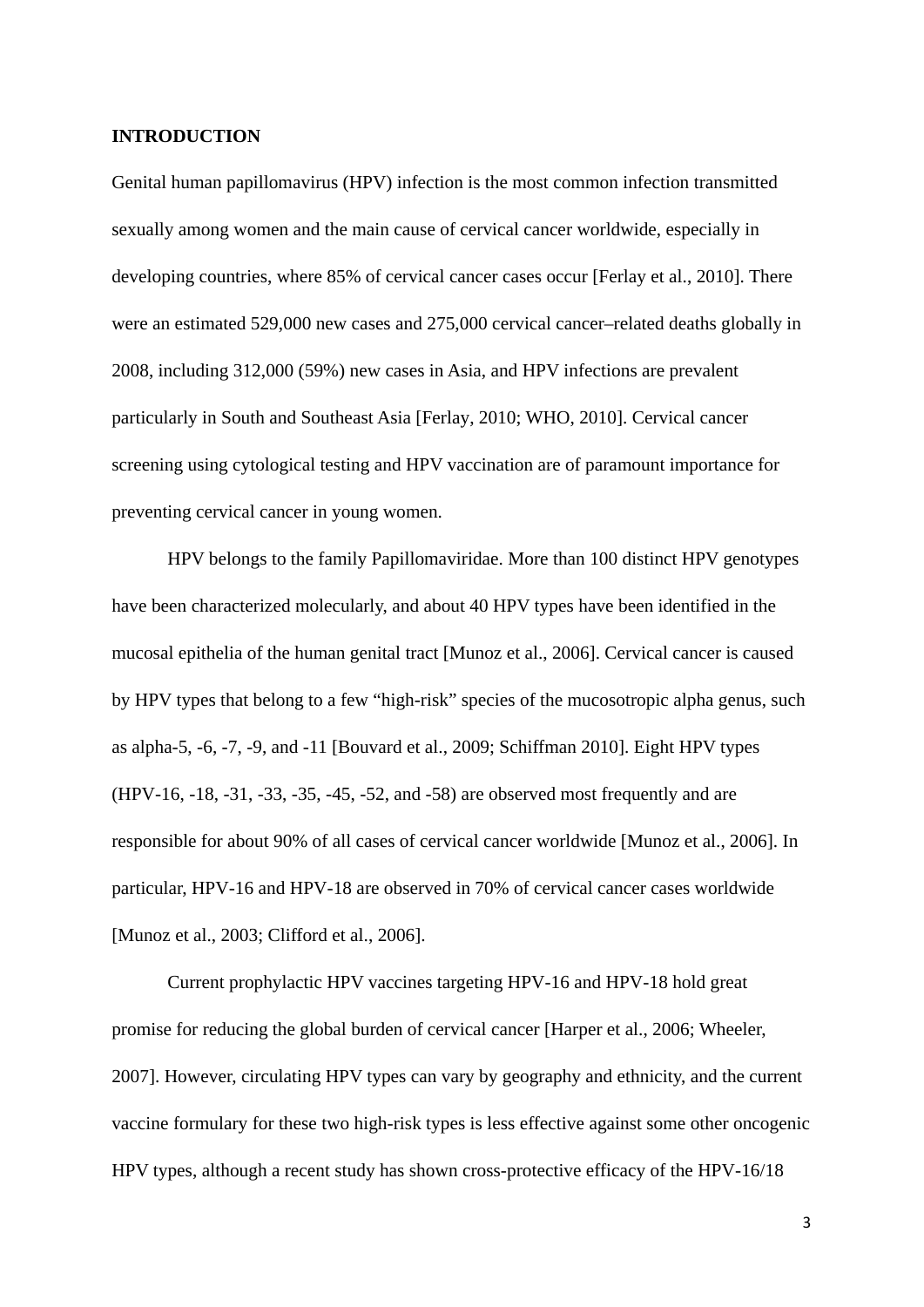vaccine against oncogenic HPV types such as HPV-31, HPV-33, HPV-45, and HPV-51 [Wheeler, 2012]. In Europe and America, HPV-16 and HPV-18 are the most common HPV types [Clifford et al., 2005] whereas in Asia, in addition to HPV-16, HPV-52 and HPV-58 are most common [Bao et al., 2008]. Particularly in Japan, the Philippines, Taiwan, and the Zhejiang province of southeast China, HPV-52 is reported to be the HPV type identified most frequently [Lin et al., 2006; de Sanjosé et al., 2007; Miyashita et al., 2009; Ye et al., 2010]. Thus, an understanding of the geographical distribution of HPV types is necessary to estimate vaccine efficacy accurately and prevent HPV infection and the subsequent development of cervical cancer.

In Vietnam, more than 6,000 new cases of cervical cancer (incidence rate: 11.7 per 100,000 women per year) and 3,000 cervical cancer–related deaths are estimated to occur each year. Cervical cancer ranks as the second most common cancer in women ages 15–45 years [Domingo et al., 2008]. Screening for cervical cancer with the Pap smear test and HPV DNA detection are not available widely in Vietnam [WHO, 2002]. Previous studies identified HPV-16 and HPV-58 as the most common high-risk HPV types in a general population of Vietnamese women [Pham et al., 2003; Domingo et al., 2008] while another study reported that HPV-52 was the most common type among female sex workers in Southern Vietnam [Hernandez et al., 2008]. However, population-based information on the distribution of HPV types among Vietnamese women is limited still [Bao et al., 2008]. In the current study, the prevalence of HPV infection, the distribution of HPV types, and risk factors for HPV infection among female sex workers in Northern Vietnam were determined. The association between HPV types and abnormal cervical cytology was also investigated.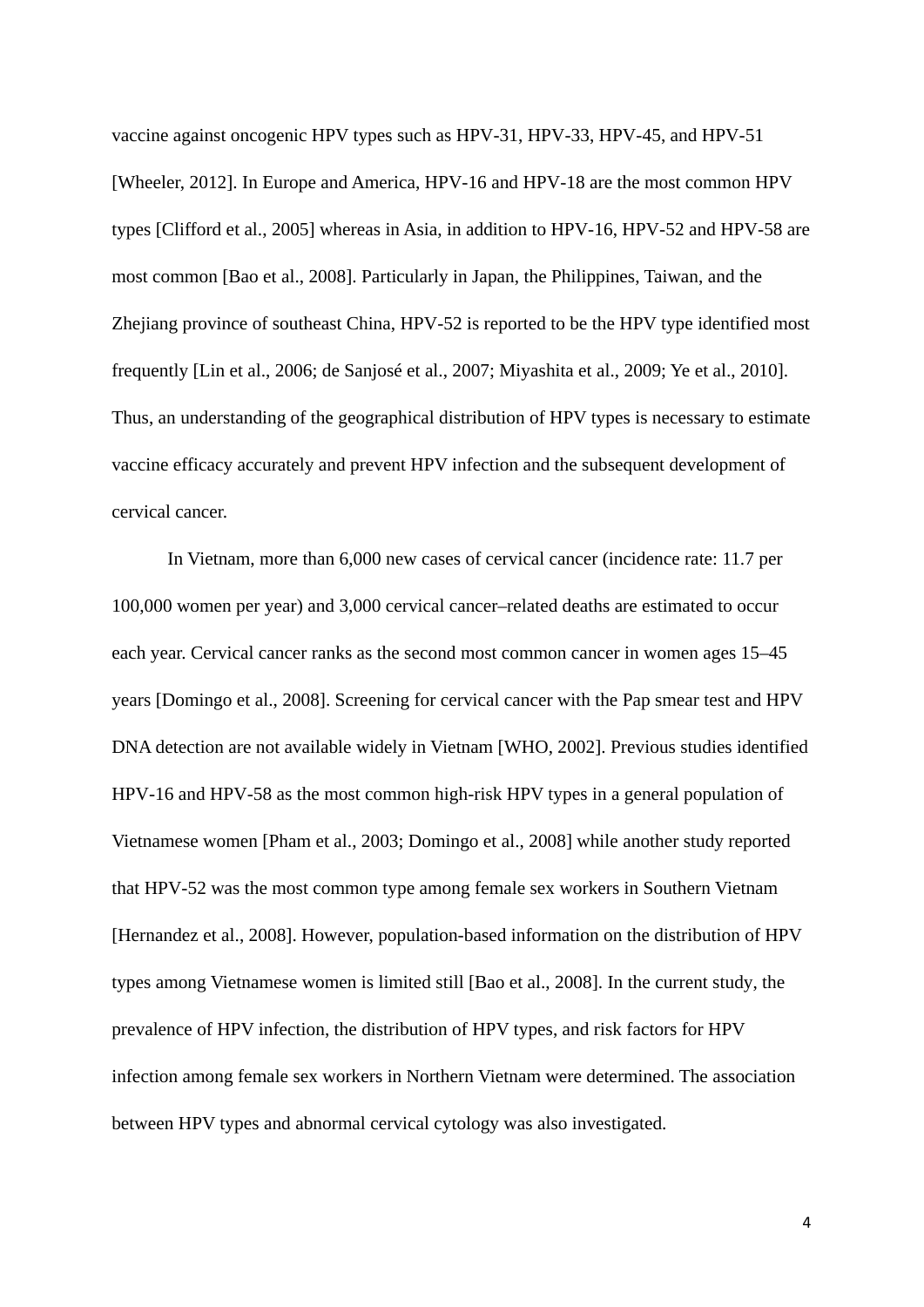#### **SUBJECTS AND METHODS**

#### **Subjects and Sample Collection**

A cross-sectional survey of HPV infection and genotype distribution among female sex workers in Northern Vietnam was conducted from June to November 2009. The 281 participants (mean age  $\pm$  SD: 27.6  $\pm$  8.0 years) had been commercial sex workers previously and were concentrated in two rehabilitation centers in Hanoi and Hai Phong, the largest cities in Northern Vietnam. They were recruited after giving written informed consent. A gynecological examination was performed, and two cervical-swab samples were collected using a cervical brush (Honest Uterine Cervical Brushes; Honest Medical, Tokyo, Japan). The cervical swabs were smeared onto a slide, fixed with alcohol solution (Rapid Fix; Muto, Tokyo, Japan), and stained according to standard procedures for the Pap smear test. The remainder of each sample was suspended in 1 ml of lysis buffer (TBE buffer, 50 mM Tris-HCl, 5 mM EDTA, 2% SDS) and stored at −80°C until use. Sociodemographic information was collected using questionnaires. Blood samples were collected and plasma samples stored at −80°C until use. The study protocol was reviewed and approved by the board of the Ministry of Health of Vietnam and by the ethics committee of Kanazawa University, Japan.

#### **DNA Extraction**

Genomic DNA was extracted from cervical cells in lysis buffer using a DNA extraction kit (SMI Test; Genome Science Laboratories, Fukushima, Japan) according to the manufacturer's instructions. The quality of the extracted DNA was evaluated by amplifying the glyceraldehyde-3-phosphate dehydrogenase gene (primers: 5′-

ACCACAGTCCATGCCATCAC-3′ and 5′-TCCACCACCCTGTTGCTGTA-3′) (Fujimori et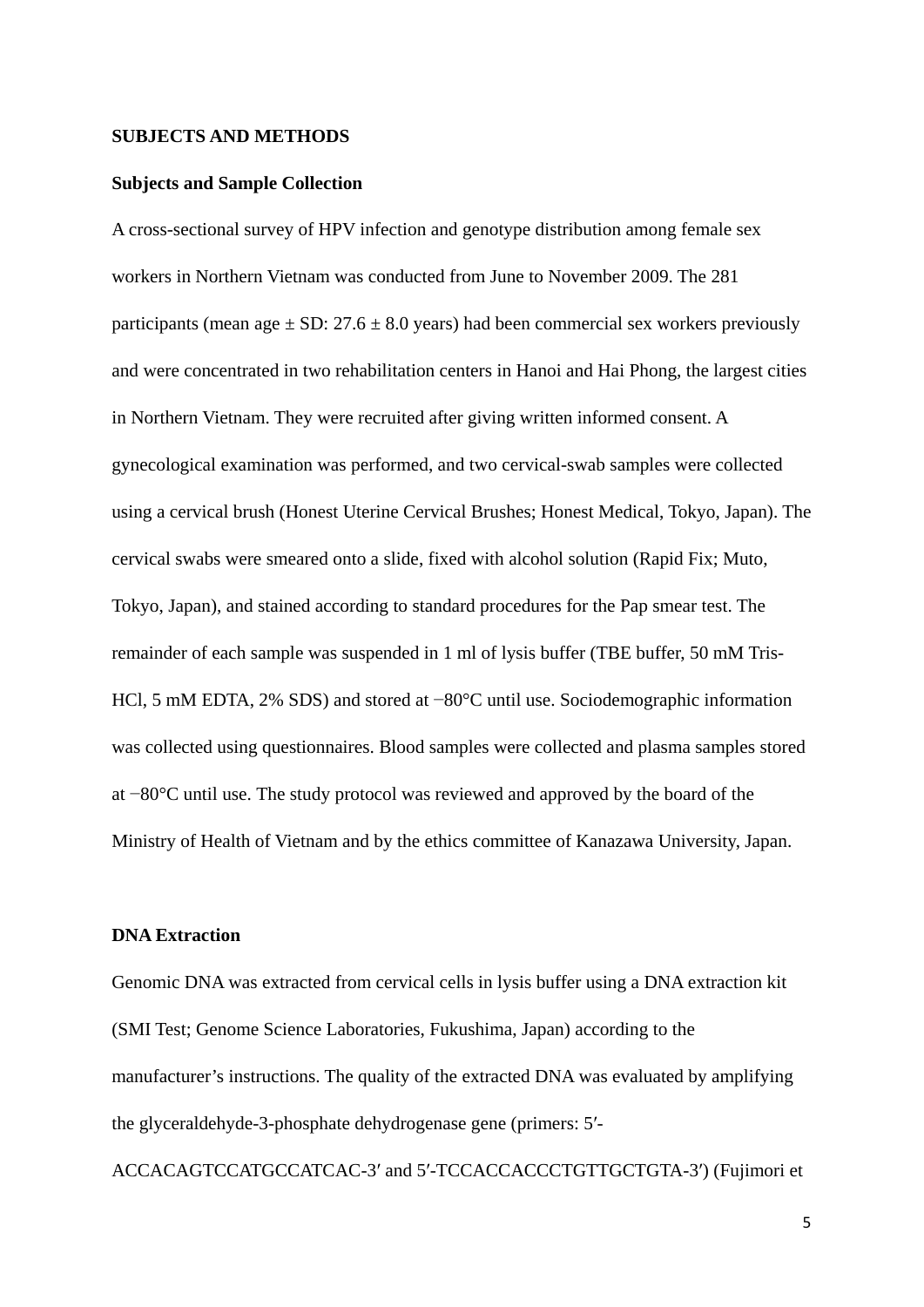al., 2002). All extracted DNA samples were confirmed as adequate for HPV, *Chlamydia (C.) trachomatis*, and *Neisseria* (*N.*) *gonorrhoeae* testing.

#### **HPV Detection**

HPV DNA was detected by PCR using three pairs of modified GP5<sup>+</sup>/6<sup>+</sup> primers: GP5<sup>+</sup>M1-2 (5'-TTTRTTACTGTTGTWGATACTAC-3') and GP5<sup>+</sup>M2-2 (5'-

TGTWACTGTTGTWGATACCAC-3′); GP5+ M3-2 (5′-GTWACTGTTGTRGACACCAC-3′) and GP6<sup>+</sup>M1-2 (5'-AATTGAAAWATAAACTGTAAWTCATATTC-3'); and GP6<sup>+</sup>M2-2 (5'-GAAACATAAAYTGTAAATCAWATTC-3') and GP6+M3 (5'-

GAAAATYTGCAAATCAWACTC-3′) [Yamada et al., 2008; Miyashita et al., 2009]. These modified GP5<sup>+</sup>/6<sup>+</sup> primers were designed to minimize mismatches between primer sequences and complement target HPV L1 genes and to amplify a 140-bp fragment of the HPV L1 gene. Amplification was performed as follows: one cycle at 95°C for 10 min, followed by 45 cycles at 95°C for 30 s, 45°C for 30 s, and 74°C for 30 s, with a final extension at 74°C for 10 min. The presence of HPV DNA was confirmed by ethidium bromide staining of the PCR products following agarose gel electrophoresis. PCR was repeated using the original  $GPS^+\/ GPG^+$ primers for the HPV DNA–negative samples [de Roda Husman et al., 1995].

# **HPV Genotyping**

HPV genotyping was performed with a DNA microarray system, KURABO GeneSquare microarray (KURABO, Okayama, Japan), which uses multiplex PCR targeting different genes from type to type [Ermel et al., 2010]. The sensitivity and specificity of the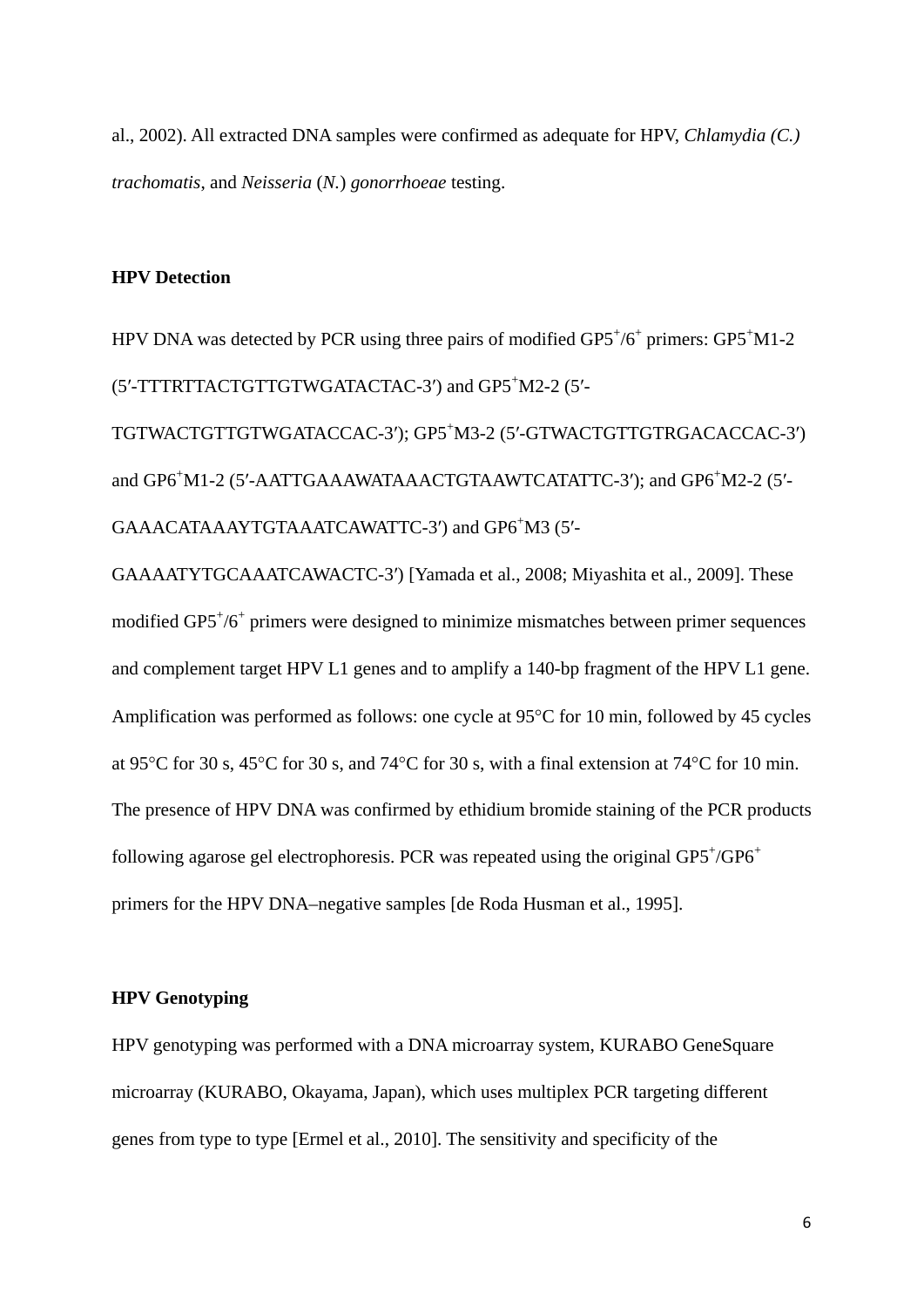GeneSquare is equal reportedly to that of the Roche Linear Array HPV Genotyping Assay. The GeneSquare microarray contains 23 type-specific probes: HPV-6, -11,-16, -18, -30, -31, - 33, -34, -35, -39, -40, -42, -45, -51, -52, -53, -54, -56, -58, -59, -61, -66, and -68.

The original and/or modified GP5+/6<sup>+</sup> PCR products of the samples that were not genotyped by the GeneSquare microarray were cloned using the TOPO TA Cloning Kit (Invitrogen, Carlsbad, CA, USA) and sequenced according to the manufacturer's instructions. The similarity between the L1 sequences obtained from the PCR products and those of various HPV genotypes registered in the GenBank database was determined by BLAST analysis (http://www.ncbi.nlm.nih.gov/BLAST/).

HPV types that belong to the mucosotropic alpha genus were classified as high-risk types (HPV-16, -18, -31, -33, -35, -39, -45, -51, -52, -56, -58, -59, -68) or possibly high-risk types (HPV-26, -53, -66, -67, -69, -70, -73, -82, -85, -97) according to the classification of the International Agency for Research on Cancer [Bouvard et al., 2009], or as low-risk types (HPV-6, -11, -40, -42, -43, -44, -54, -55, -61, -62, -72, -81, -83, -84, -89) [Munoz et al., 2003] or unknown-risk types (HPV-2, -3, -7, -10, -13, -27, -28, -29, -30, -32, -34, -55, -57, -62 -71, -74, -77, -78, -85, -86, -87, -90, -91, 94, 102, 106) [Schiffman et al., 2010].

#### **Detection of Infections Transmitted Sexually or Blood Borne**

Anti–human immunodeficiency virus (HIV; a member of the lentivirus genus in the family Retroviridae) antibody, anti–hepatitis C virus (HCV; a member of the hepacivirus genus in the family Flaviviridae) antibody, and hepatitis B virus (HBV; a member of the orthohepadnavirus genus in the family of Hepadnaviridae) surface antigen were tested using serological test kits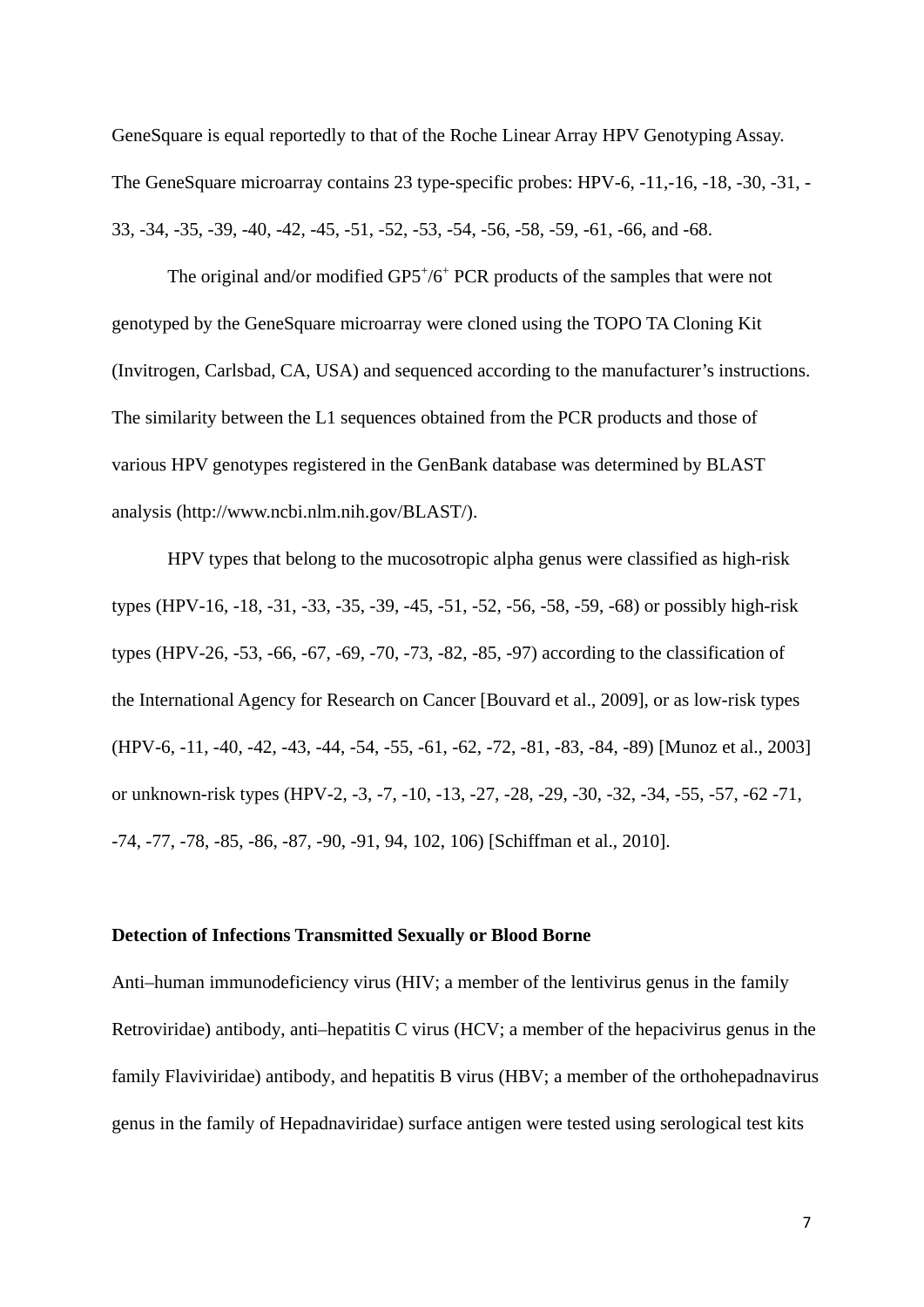(Abbott, Tokyo, Japan). *C. trachomatis* and *N. gonorrhoeae* were detected using the loopmediated isothermal amplification method [Hong et al., 2004; Poon et al., 2005].

#### **Classification of Cervical Cytology**

The Bethesda Reporting System 2001 was used to classify cervical cytology [Solomon et al., 2002] as normal (negative for intraepithelial lesion or malignancy), atypical glandular cells/atypical squamous cells of undetermined significance, low-grade squamous intraepithelial lesion, high-grade squamous intraepithelial lesion, or adenocarcinoma in situ.

#### **Statistical Analysis**

Statistical analysis was performed using SPSS Version 19.0 for Windows. The chi-square test and/or Fisher's exact test were used for comparisons between HPV DNA–positive and – negative groups, and univariate analysis was performed to assess the association between HPV DNA–positive results and risk factors or other infections. A multivariate analysis was performed by using a stepwise binary logistic regression model to confirm the association. *P* values of ≤ 0.05 were considered to indicate statistical significance.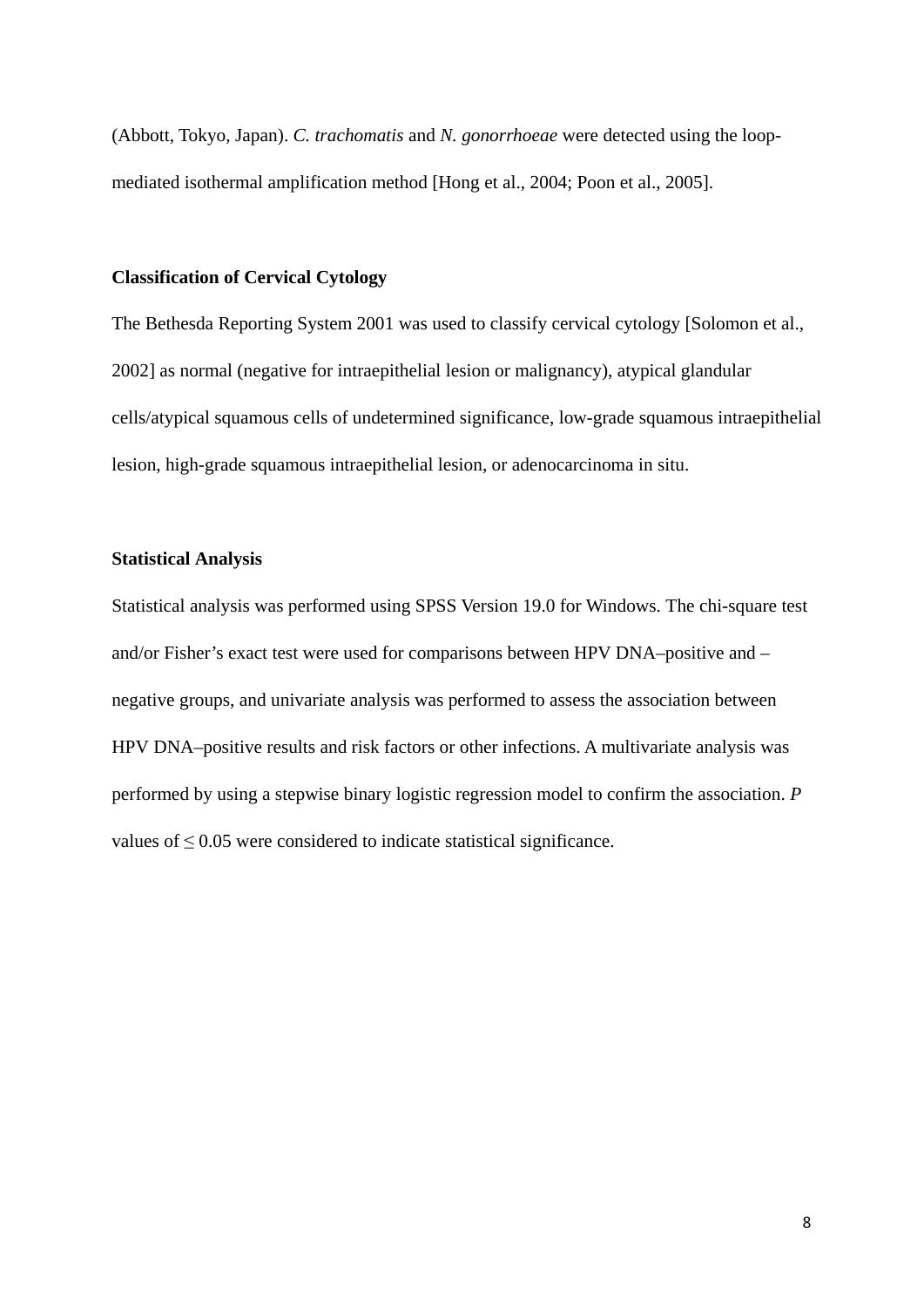#### **RESULTS**

#### **Profile of Cervical HPV Infection**

Of the 281 women, 139 (49.5%) were positive for HPV DNA. Of these, 54 (38.8%) were infected with a single HPV type, and 85 (61.2%) were infected with multiple types. Multipletype HPV infection was more common in women  $\leq 25$  years than in those  $> 25$  years old (OR: 2.1; 95% CI: 1.3–2.6), and also more common in women infected with HIV than in women without HIV infection (OR: 2.2; 95% CI: 1.1–4.4). From the 139 HPV DNA–positive samples, 339 HPV strains and 29 different genotypes were isolated (Figure 1). Of the 339 strains, 228 (67.3%) were high-risk, 27 (8.0%) possible high-risk, 54 (15.9%) low-risk, and 30 (8.8%) unknown-risk HPV types. Infection with high-risk HPV types was found in 89.2% (124/139) of the women infected with HPV. Among the high-risk HPV types, HPV-52 was the most common type (28.1%; 39/139), followed by HPV-16 (18.7%; 26/139), HPV-18 (16.5%; 23/139), HPV-51 (16.5%; 23/139), and HPV-58 (16.5%; 23/139).

### **Prevalence of Infections Transmitted Sexually or Blood Borne**

The 281 women were tested for infections transmitted sexually or blood borne, such as infections with HIV, HBV, HCV, *N. gonorrhoeae*, and *C. trachomatis*. Of the 281 women, 177 (63.0%) had at least one infection. The prevalence of these infections was 12.8% (36/281) for HIV-1, 6.8% (19/281) for HBV, 18.5% (52/281) for HCV, 1.4% (4/281) for *N. gonorrhoeae*, and 6.8% (19/281) for *C. trachomatis*.

#### **Risk Factors for Cervical HPV Infection**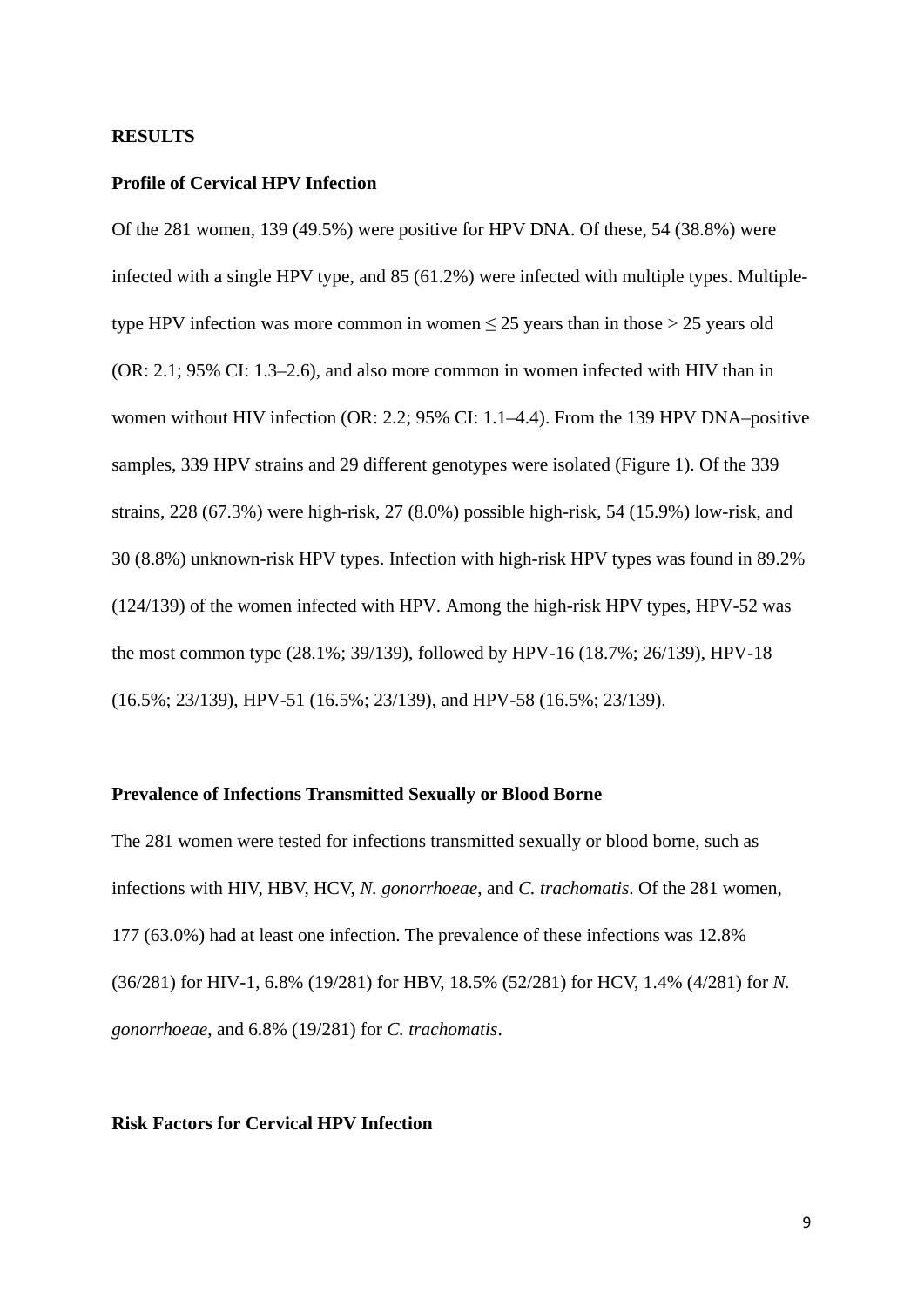To determine the risk factors associated with cervical HPV infection, a univariate analysis was performed. Age  $\leq 25$  years (OR: 2.2; 95% CI: 1.4–3.6), being single (OR: 1.9; 95% CI: 1.2–3.1), smoking (OR: 0.6; 95% CI: 0.3–0.9), and HIV infection (OR: 4.2; 95% CI: 1.2–3.1) were associated significantly with HPV infection (Table I). When all of the variables were adjusted for multivariate analysis, age  $\leq$  25 years (OR: 2.3; 95% CI: 1.4–3.9), smoking (OR: 0.5; 95% CI: 0.3–0.8), and HIV infection (OR: 7.9; 95% CI: 3.1–20.2) were confirmed as independent factors predicting high-risk HPV infection.

#### **Association between High-risk HPV Types and Abnormal Cervical Cytology**

Of the 281 women, 272 (96.8%) had normal cervical cytology, four (1.4%) had atypical glandular cells/atypical squamous cells of undetermined significance, and five (1.8%) had abnormal cervical cytology (four with a low-grade squamous intraepithelial lesion and one with a high-grade squamous intraepithelial lesion) with the Pap smear test. HPV DNA was detected in the four women with atypical glandular cells/atypical squamous cells of undetermined significance, as well as in the five women with abnormal cervical cytology. All of them were infected with high-risk HPV types (Table II).

#### **Sequence Data**

The sequences described in this report have been deposited in GenBank/EMBL/DDBJ under accession numbers AB706253–AB706269.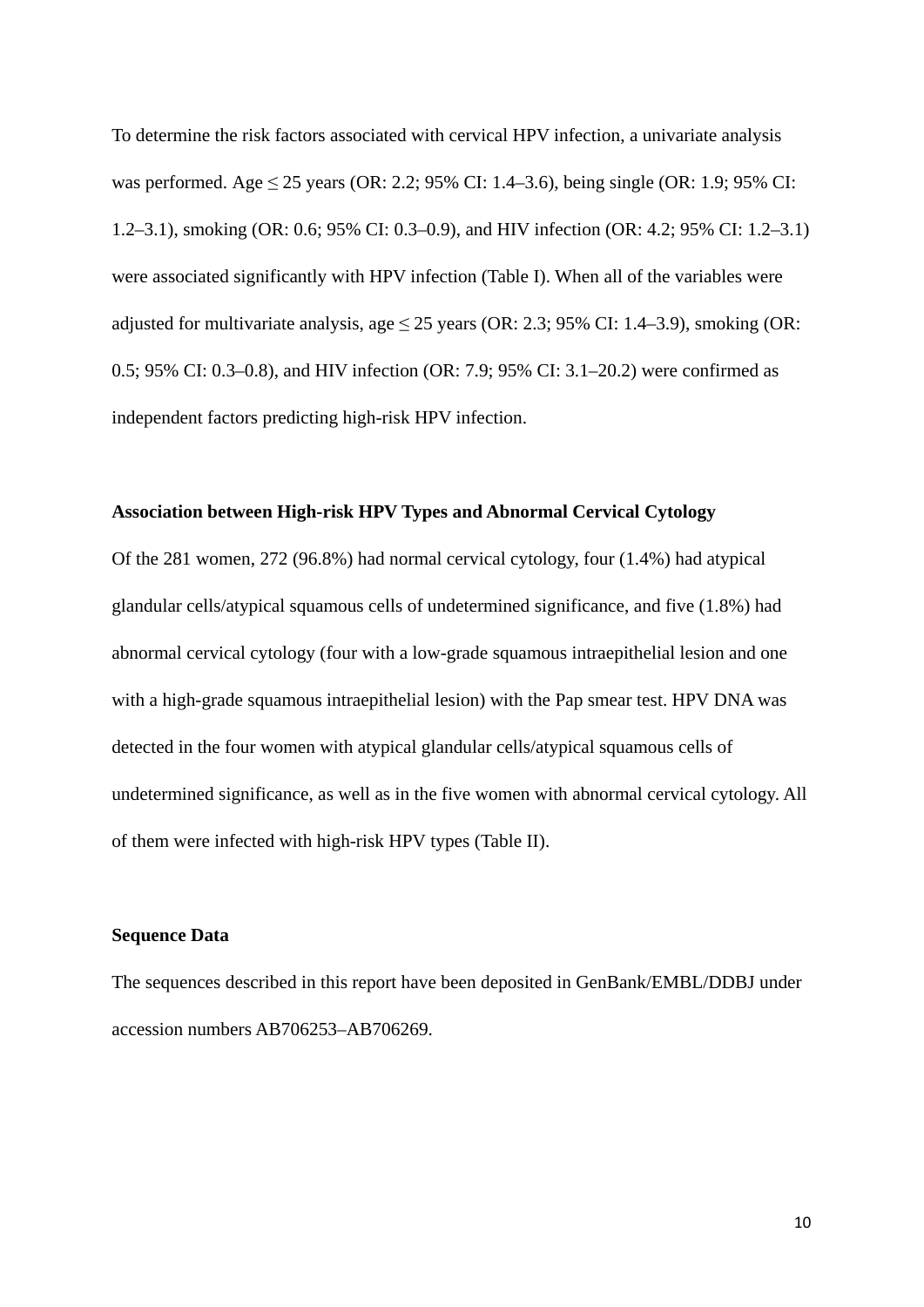#### **DISCUSSION**

In the current study, the prevalence of cervical HPV infection among female sex workers in Northern Vietnam was 49.5%. This value is lower than the prevalence reported for a similar population in Southern Vietnam (85%) in 2008 [Hernandez et al., 2008]. The difference may reflect the previous finding that HPV prevalence among the general population of women in Southern Vietnam is 5-fold higher than in Northern Vietnam [Pham et al., 2003].

Nevertheless, the HPV prevalence in this study is similar to that among female sex workers in other Asian countries, such as the Philippines (57.2%) [Miyashita et al., 2009], Japan (52.6%) [Matsushita et al., 2011], and Korea (47%) [Choi et al., 2003]. A similar HPV prevalence among female sex workers was reported in Kenya (55.6%) [Luchters et al., 2010], Tunisia (44.1%) [Znazen et al., 2010], Peru (50.6%) [Montano et al., 2011], and Mexico (48.9%) [Juárez-Figueroa et al., 2001]. A lower HPV prevalence among female sex workers was reported in Spain (39%) [del Amo et al., 2005] and Australia (32%) [Tideman et al., 2003].

HPV-52 was found to be the most prevalent HPV type among female sex workers in Northern Vietnam, most of whom had normal cervical cytology. This result is consistent with those of a previous study of female sex workers in Southern Vietnam [Hernandez et al., 2008], as well as with results from other Asian regions, such as South Taiwan [Lin et al., 2006], the Philippines [Miyashita et al., 2009], and Japan [Matsushita et al., 2011]. These findings suggest that HPV-52 is common in Asian countries in general, although HPV-16 has been reported to be the most prevalent type in Asia except for Japan and Taiwan [de Sanjose et al., 2007; Bruni 2010].

It was reported previously that HPV-16 is the most common HPV type among the general population of Vietnamese women; those results were obtained using the original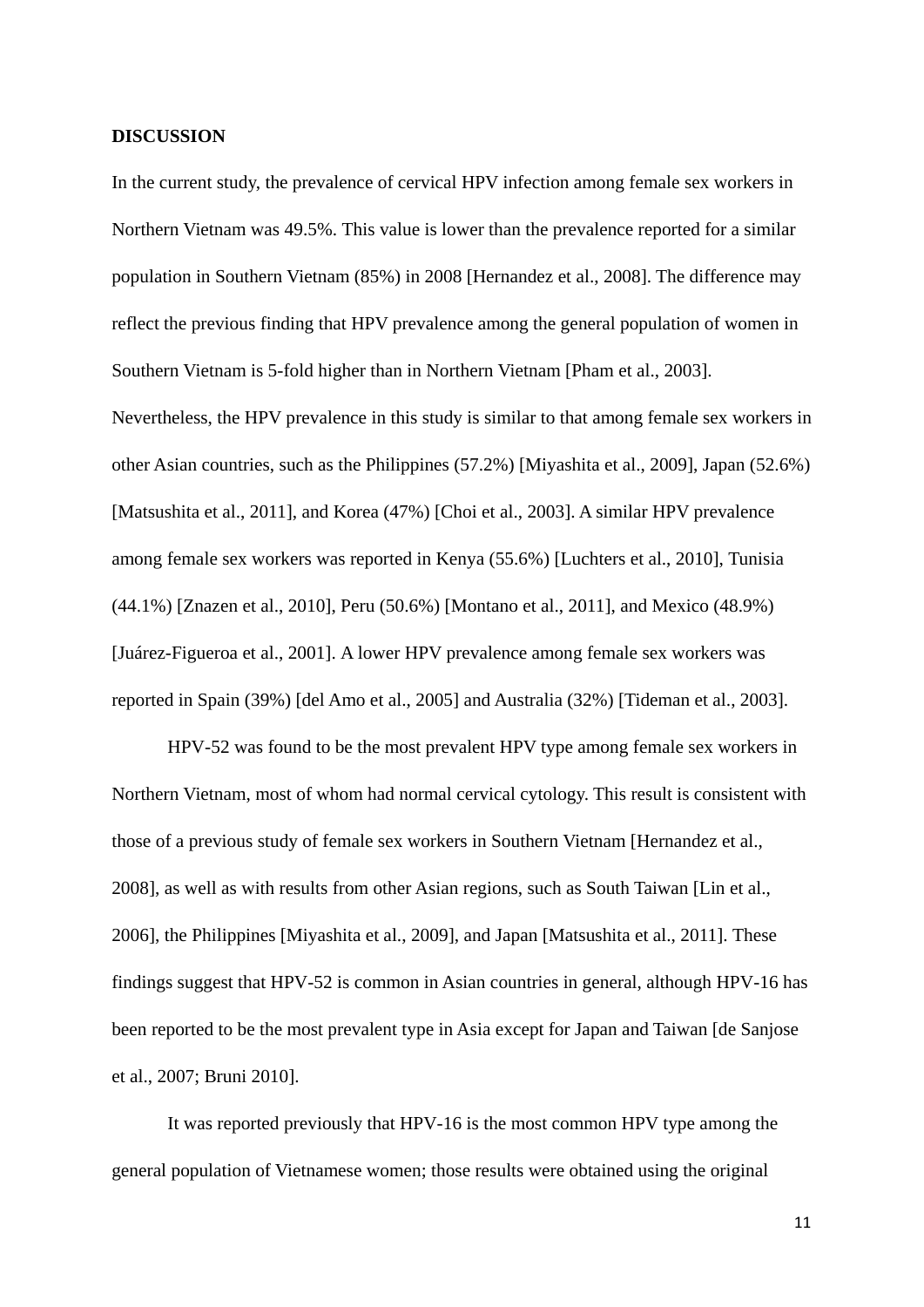GP5<sup>+</sup>/GP6<sup>+</sup> primers and an enzyme immunoassay for genotyping [Pham et al., 2003]. The difference between these previous results and those reported here might result from the primer set used for HPV PCR. Although the original  $GP5'/6^+$  primer set has been used in many epidemiological studies, it does not amplify HPV-52 as effectively as HPV-16 and HPV-18 because of sequence mismatches between the target gene and the primers [Yamada et al., 2008, Miyashita et al., 2009]. Thus, studies using only the GP5+/6+ primer set could have underestimated HPV-52 prevalence. In this study, modified GP5<sup>+</sup>/6<sup>+</sup> primer sets were used together with the original set to broaden the spectrum of detectable HPV types [Miyashita et al., 2009].

In the current study, the risk of HPV infection was significantly higher in women  $\leq 25$ years than in women  $> 25$  years of age (OR = 2.1, 95% CI: 1.4–3.9). This finding is consistent with previous reports that the prevalence of HPV is age dependent, with a peak in young women after the onset of sexual activity [Molano et al., 2003; Miyashita et al., 2009]; one explanation might be that in young women, there is a higher probability of exposure to HPV and less acquired immunity to HPV from past exposure. Thus, younger women would benefit more from HPV vaccination programs.

Smoking increases the risk of squamous-cell carcinoma of the cervix. However, previous studies have found a negative [Ho et al., 1998], positive [Minkoff et al., 2004; Pista et al., 2012], or null [Vaccarella et al., 2008] association between smoking and HPV infection over time. In this study, ever smoking was associated with a lower risk of HPV infection, although the protective mechanism of smoking against HPV infection and whether it is a biologic or a confounding effect are unknown.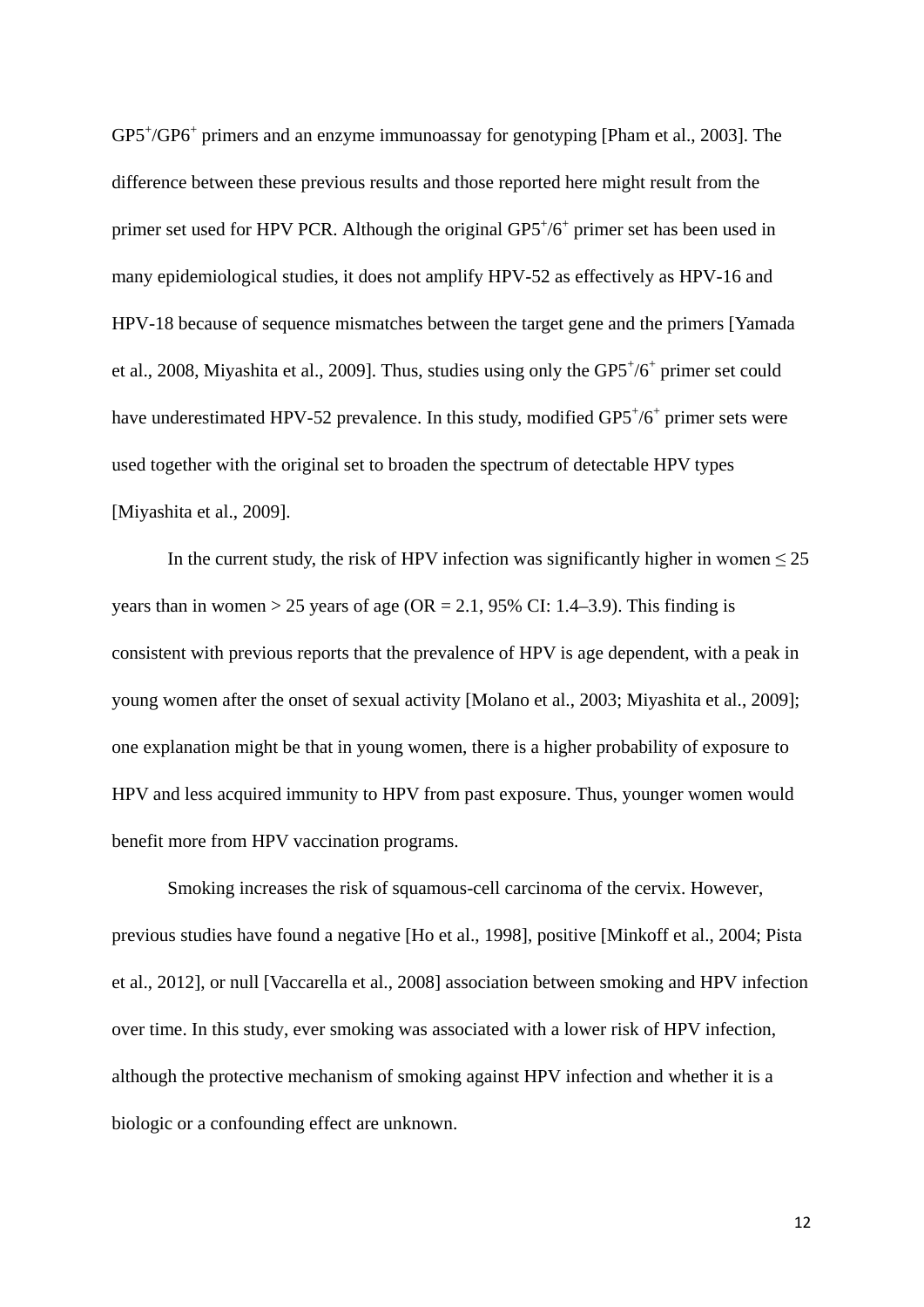Among the female sex workers in Northern Vietnam, HPV infection was the most prevalent (49.5%), followed by HCV (18.5%), HIV (12.8%), HBV (6.8%), *C. trachomatis* (6.8%), and *N. gonorrhoeae* (1.4%) infections. Of these infections, only HIV infection had a significantly higher association with HPV infection in the women in the current study (OR: 7.9; 95% CI: 3.1–20.2), which is consistent with previous reports that HIV-related immunosuppression increases the risk of genital HPV infection and affects HPV replication [\[Ho et al., 1994\]](http://www.ncbi.nlm.nih.gov/pubmed?term=Ho%20GY%5BAuthor%5D&cauthor=true&cauthor_uid=8119767). Humoral immune responses are altered within a few months after HIV infection [Marais et al., 2009], which may reduce the ability of women infected with HIV to produce HPV-specific secretory IgA antibodies, resulting in an increase in the HPV infection rate. It was also reported that HPV infections are more likely to persist in women infected with HIV compared to women not infected with HIV [Clifford et al., 2006; Luchters et al., 2010].

In this study, the Pap smear test revealed that only nine women (3.2%) had "abnormal" cervical cytology (four with atypical glandular cells/atypical squamous cells of undetermined significance, four with a low-grade squamous intraepithelial lesion, and one with a high-grade squamous intraepithelial lesion). The frequency of abnormal cervical cytology in this study is much lower than that among female sex workers in the Philippines (15.2%)[Miyashita et al., 2009] and Japan (12.8%)[Matsushita et al., 2011]. The difference might be due to whether those study subjects were active female sex workers (in the studies of the Philippines and Japan) or not (in this study). However, considering that the HPV prevalence in this study is similar to that among female sex workers in those previous studies [Miyashita et al., 2009; Matsushita et al., 2011], the possibility that collection and fixation of cervical swab samples were done under limited conditions, which affected the Pap smear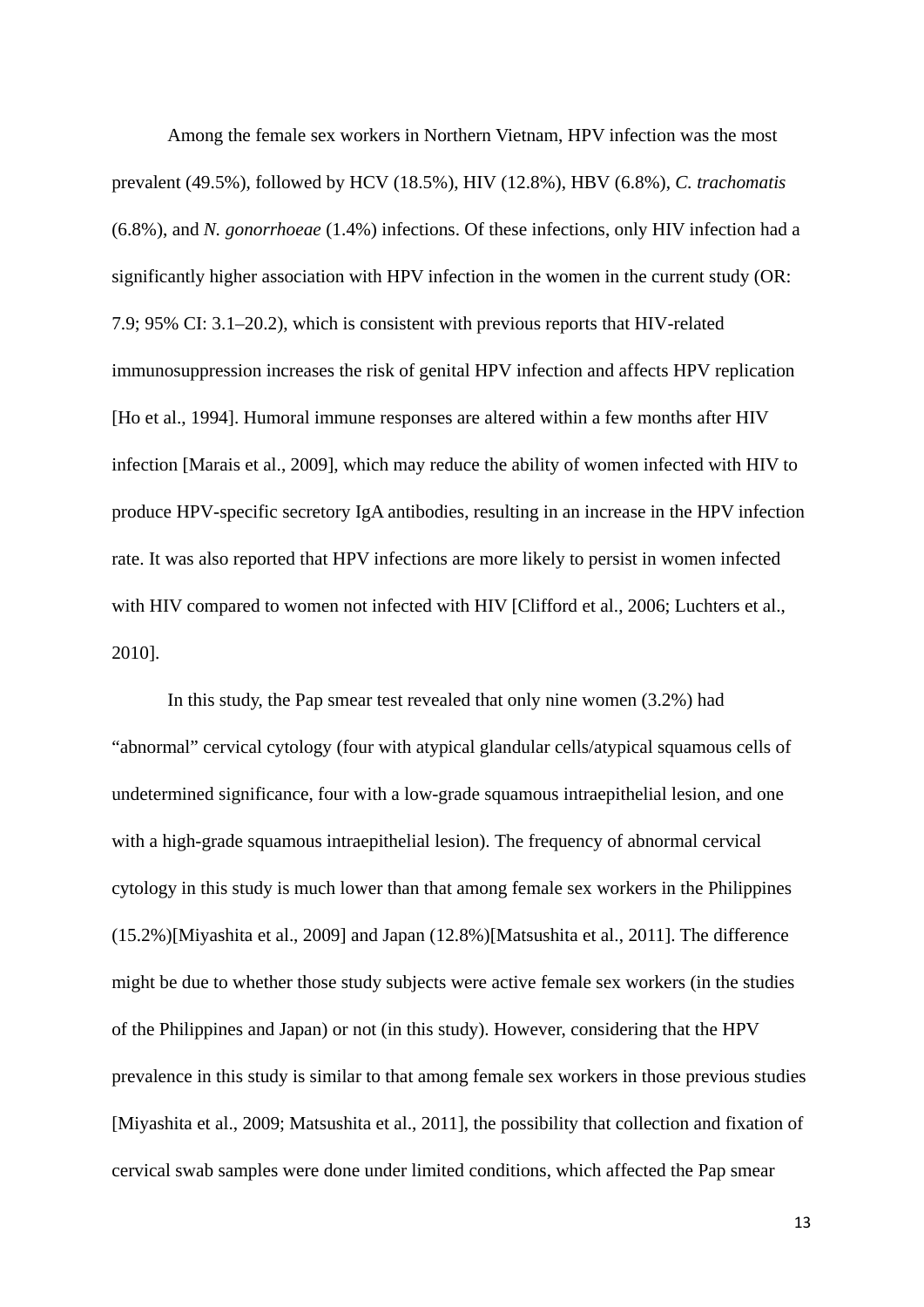analysis, could not be excluded completely in this study. All nine of the women with abnormal cervical cytology were infected with one or more high-risk HPV types. Thus, the correlation between infection with high-risk HPV types and abnormal cervical cytology was confirmed. Although population-based Pap smear screening has been introduced in Vietnam, only 4.9% of the general population of women ages 18–69 years have undergone the screening [WHO, 2010], and cervical cancer has become progressively a leading cause of cancer-related death among women in Vietnam [Domingo et al., 2008]. Considering these data, an active program is needed to control cervical cancer effectively using not only the Pap smear test but also the cervical HPV DNA test in Vietnam.

In conclusion, HPV-52 was the most prevalent high-risk HPV type among female sex workers in Northern Vietnam, most of whom had normal cervical cytology. Age  $\leq$  25 years and HIV infection were associated positively with HPV infection among the women and ever smoking was associated negatively. These findings suggest that the current HPV vaccines targeting HPV-16 and HPV-18 may not be sufficient to prevent infection with high-risk HPV types in this region. Thus, second-generation HPV prophylactic vaccines that include HPV-52 might be necessary to prevent HPV infection in Northern Vietnam. However, the clinical relevance of the use of new vaccines that include other high-risk types such as HPV52 was not demonstrated in this work. Even though HPV52 was the most prevalent type, it was not found to be related to a high-grade squamous intraepithelial lesion, but was HPV16. It is, therefore, important to investigate the prevalence of HPV-52 among patients with cervical cancer in this geographic area, which is ongoing currently.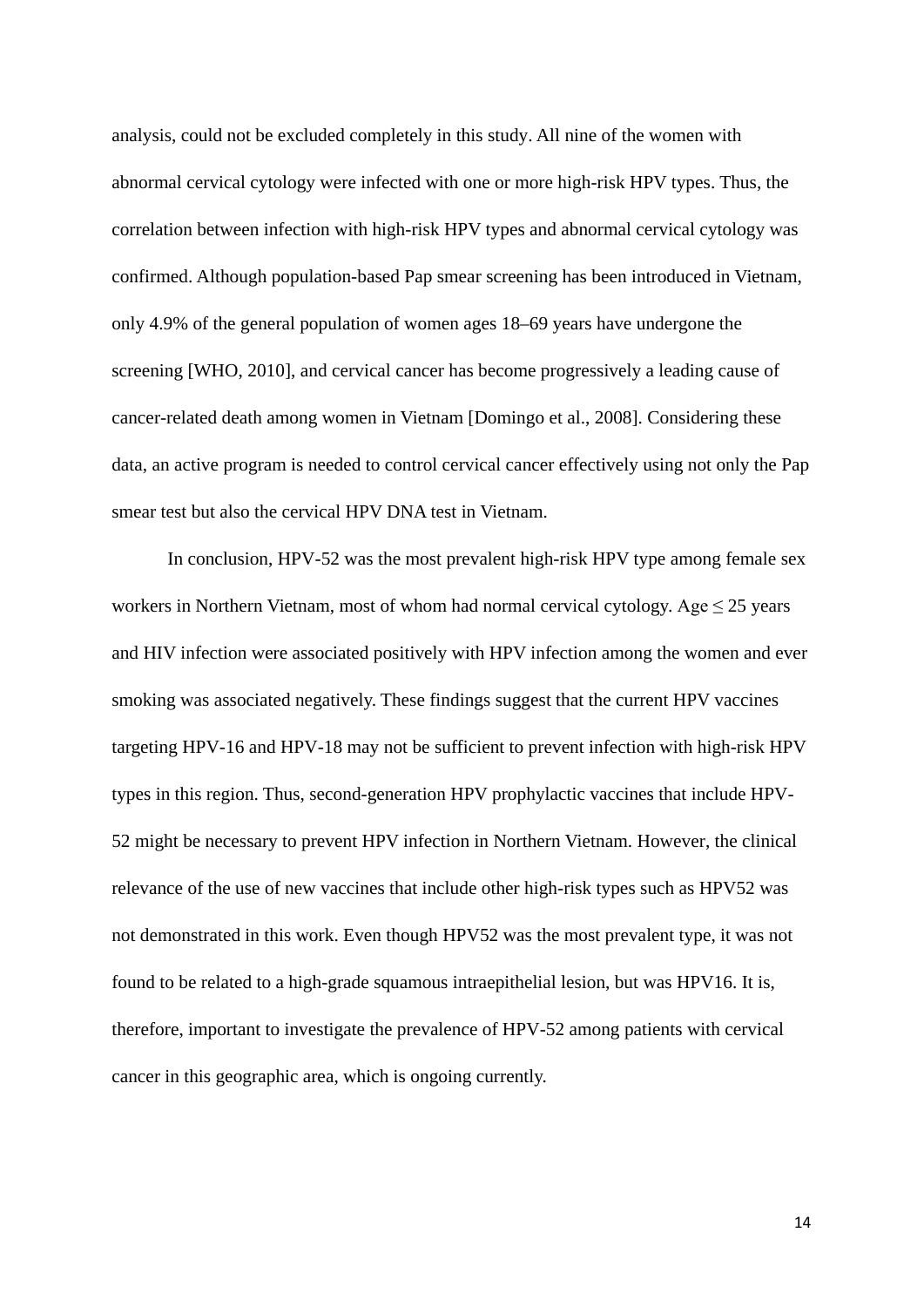# **ACKNOWLEDGMENTS**

We are grateful to all of the participants in this study; to Dr. Lihana of Kanazawa University; and to the staff (Ms. Thuy, Ms. Thanh, Ms. Xuan, Ms. Huong V.T., Ms. Ngoc, Ms Binh, Mr. Huy) of Hai Phong Medical University.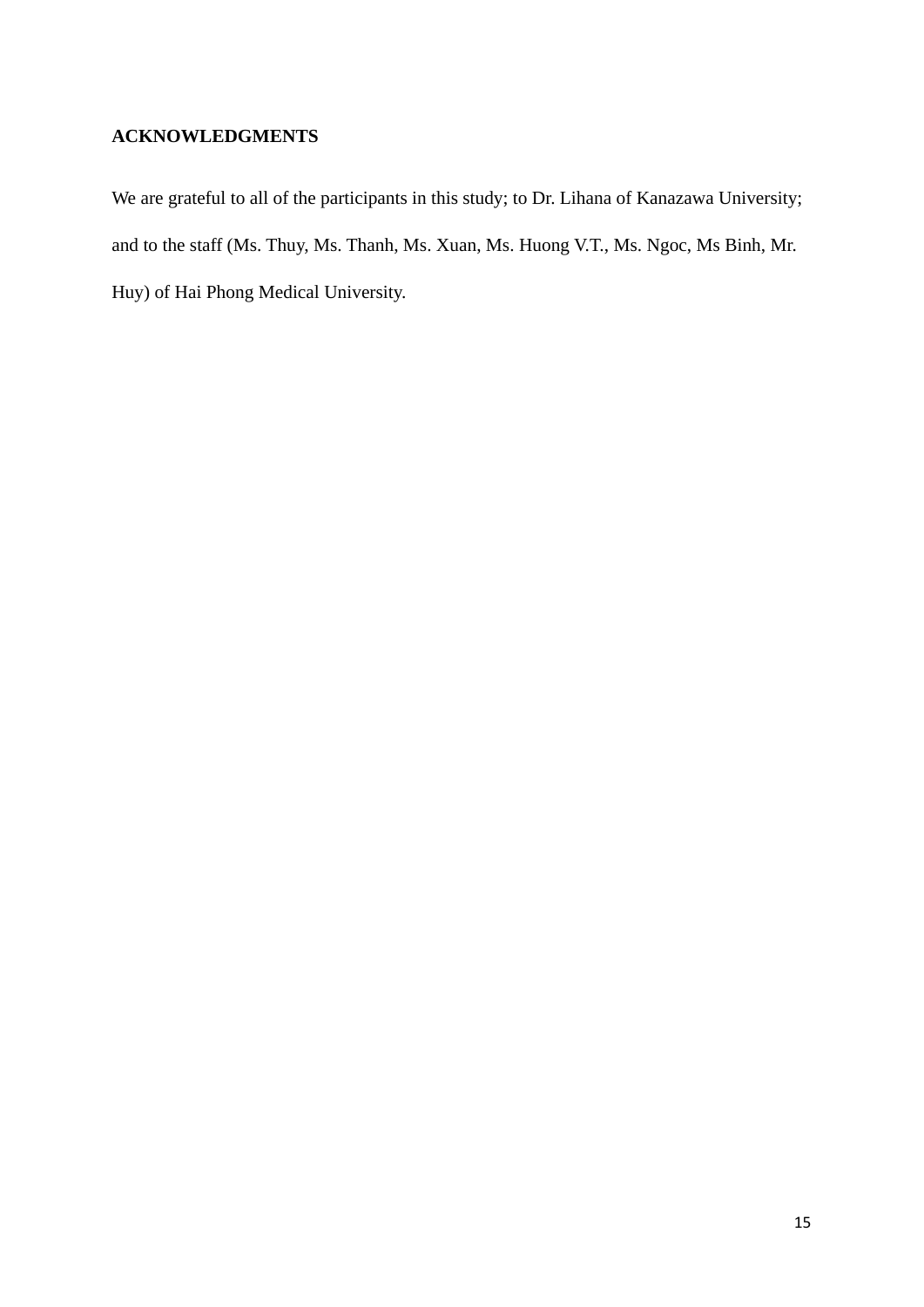#### **REFERENCES**

- Bao YP, Li N, Smith JS, Qiao YL, ACCPAB members. 2008. Human papillomavirus type distribution in women from Asia: a meta-analysis. Int J Gynecol Cancer 18:71**-**79.
- [Bosch FX,](http://www.ncbi.nlm.nih.gov/pubmed?term=%22Bosch%20FX%22%5BAuthor%5D) [de Sanjosé S.](http://www.ncbi.nlm.nih.gov/pubmed?term=%22de%20Sanjos%C3%A9%20S%22%5BAuthor%5D) 2002. Human papillomavirus in cervical cancer. [Curr Oncol](http://www.ncbi.nlm.nih.gov/pubmed/11822990) Rep 4:175-183.
- Bouvard V, Baan R, Straif K, Grosse Y, Secretan B, El Ghissassi F, Benbrahim-Tallaa L, Guha N, Freeman C, Galichet L, Cogliano V; WHO International Agency for Research on Cancer Monograph Working Group. 2009. A review of human carcinogens-Part B: biological agents. Lancet Oncol 10:321-322.
- Bruni L, Diaz M, Castellsagué X, Ferrer E, Bosch FX, de Sanjosé S. 2010. Cervical Human Papillomavirus Prevalence in 5 Continents: Meta-Analysis of 1 Million Women with Normal Cytological Findings. 202:1789–1799
- Choi BS, Kim O, Park MS, Kim KS, Jeong JK, Lee JS. 2003. Genital human papillomavirus genotyping by HPV oligonucleotide microarray in Korean commercial sex workers. J Med Virol 71:440-445.
- Clifford G, Franceschi S, Diaz M, Munoz N, Villa LL. 2006. Chapter 3: HPV typedistribution in women with and without cervical neoplastic diseases. Vaccine 24S3: S3/26-34.
- [Clifford GM,](http://www.ncbi.nlm.nih.gov/pubmed?term=%22Clifford%20GM%22%5BAuthor%5D) [Gallus S,](http://www.ncbi.nlm.nih.gov/pubmed?term=%22Gallus%20S%22%5BAuthor%5D) [Herrero R,](http://www.ncbi.nlm.nih.gov/pubmed?term=%22Herrero%20R%22%5BAuthor%5D) [Muñoz N,](http://www.ncbi.nlm.nih.gov/pubmed?term=%22Mu%C3%B1oz%20N%22%5BAuthor%5D) [Snijders PJ,](http://www.ncbi.nlm.nih.gov/pubmed?term=%22Snijders%20PJ%22%5BAuthor%5D) [Vaccarella S,](http://www.ncbi.nlm.nih.gov/pubmed?term=%22Vaccarella%20S%22%5BAuthor%5D) [Anh PT,](http://www.ncbi.nlm.nih.gov/pubmed?term=%22Anh%20PT%22%5BAuthor%5D) [Ferreccio C,](http://www.ncbi.nlm.nih.gov/pubmed?term=%22Ferreccio%20C%22%5BAuthor%5D) [Hieu NT,](http://www.ncbi.nlm.nih.gov/pubmed?term=%22Hieu%20NT%22%5BAuthor%5D) [Matos E,](http://www.ncbi.nlm.nih.gov/pubmed?term=%22Matos%20E%22%5BAuthor%5D) [Molano M,](http://www.ncbi.nlm.nih.gov/pubmed?term=%22Molano%20M%22%5BAuthor%5D) [Rajkumar R,](http://www.ncbi.nlm.nih.gov/pubmed?term=%22Rajkumar%20R%22%5BAuthor%5D) [Ronco G,](http://www.ncbi.nlm.nih.gov/pubmed?term=%22Ronco%20G%22%5BAuthor%5D) [de Sanjosé S,](http://www.ncbi.nlm.nih.gov/pubmed?term=%22de%20Sanjos%C3%A9%20S%22%5BAuthor%5D) [Shin HR,](http://www.ncbi.nlm.nih.gov/pubmed?term=%22Shin%20HR%22%5BAuthor%5D) [Sukvirach](http://www.ncbi.nlm.nih.gov/pubmed?term=%22Sukvirach%20S%22%5BAuthor%5D)  [S,](http://www.ncbi.nlm.nih.gov/pubmed?term=%22Sukvirach%20S%22%5BAuthor%5D) [Thomas JO,](http://www.ncbi.nlm.nih.gov/pubmed?term=%22Thomas%20JO%22%5BAuthor%5D) [Tunsakul S,](http://www.ncbi.nlm.nih.gov/pubmed?term=%22Tunsakul%20S%22%5BAuthor%5D) [Meijer CJ,](http://www.ncbi.nlm.nih.gov/pubmed?term=%22Meijer%20CJ%22%5BAuthor%5D) [Franceschi S;](http://www.ncbi.nlm.nih.gov/pubmed?term=%22Franceschi%20S%22%5BAuthor%5D) [IARC HPV Prevalence Surveys](http://www.ncbi.nlm.nih.gov/pubmed?term=%22IARC%20HPV%20Prevalence%20Surveys%20Study%20Group%22%5BCorporate%20Author%5D)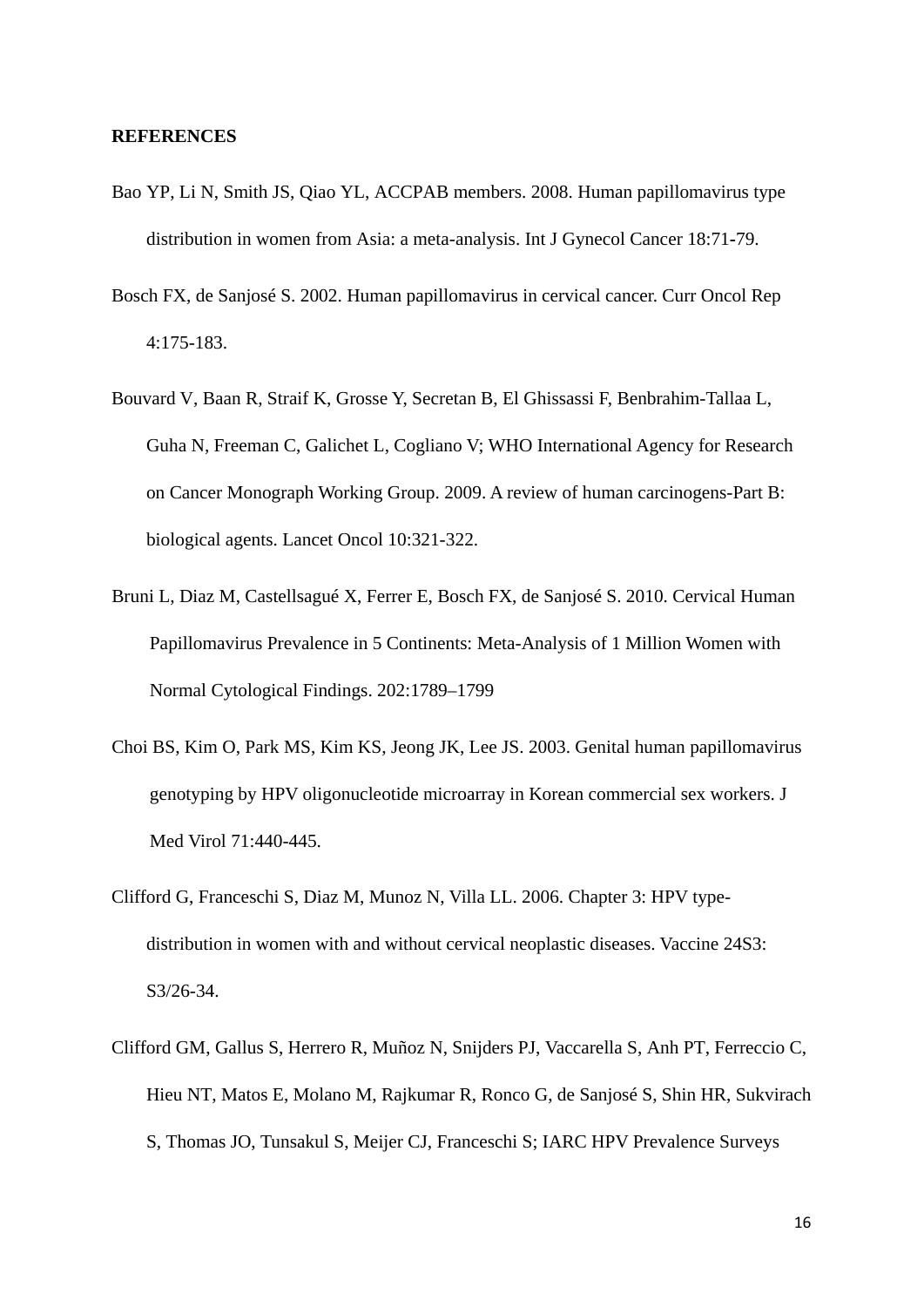[Study Group.](http://www.ncbi.nlm.nih.gov/pubmed?term=%22IARC%20HPV%20Prevalence%20Surveys%20Study%20Group%22%5BCorporate%20Author%5D) 2005. Worldwide distribution of human papillomavirus types in cytologically normal women in the International Agency for research on Cancer HPV prevalence surveys: a pooled analysis. Lancet 366: 991-998.

- de Roda Husman AM, Walboomers JM, van den Brule AJ, Meijer CJ, Snijders PJ. 1995. The use of general primers GP5 and GP6 elongated at their 3′ ends with adjacent highly conserved sequences improves human papillomavirus detection by PCR. J Gen Virol 76:1057-1062.
- de Sanjose´ S, Diaz M, Castellsague´ X, Clifford G, Bruni L, Munoz N, Bosch FX. 2007. Worldwide prevalence and genotype distribution of cervical human papillomavirus DNA in women with normal cytology: A meta-analysis. Lancet Infect Dis 7:453-459.
- [de Villiers EM,](http://www.ncbi.nlm.nih.gov/pubmed?term=%22de%20Villiers%20EM%22%5BAuthor%5D) [Fauquet C,](http://www.ncbi.nlm.nih.gov/pubmed?term=%22Fauquet%20C%22%5BAuthor%5D) [Broker TR,](http://www.ncbi.nlm.nih.gov/pubmed?term=%22Broker%20TR%22%5BAuthor%5D) [Bernard HU,](http://www.ncbi.nlm.nih.gov/pubmed?term=%22Bernard%20HU%22%5BAuthor%5D) [zur Hausen H.](http://www.ncbi.nlm.nih.gov/pubmed?term=%22zur%20Hausen%20H%22%5BAuthor%5D) 2004. Classification of papillomaviruses. Virology, 324:17-27.
- del Amo J, Gonza´lez C, Losana J, Clavo P, Munoz L, Ballesteros J, Garcı´a-Saiz A, Belza MJ, Ortiz M, Mene´ndez B, del Romero J, Bolumar F. 2005. Influence of age and geographical origin in the prevalence of high risk human papillomavirus in migrant female sex workers in Spain. Sex Transm Infect 81:79-84.
- Domingo EJ, Noviani R, Noor MR, Ngelangel CA, Limpaphayom KK, Thuan TV, Louie K S, Quinn MA. 2008. Epidemiology and Prevention of Cervical Cancer in Indonesia, Malaysia, the Philippines, Thailand and Vietnam. Vaccine 26 S12:M71-79.
- [Ermel A,](http://www.ncbi.nlm.nih.gov/pubmed?term=%22Ermel%20A%22%5BAuthor%5D) [Qadadri B,](http://www.ncbi.nlm.nih.gov/pubmed?term=%22Qadadri%20B%22%5BAuthor%5D) [Morishita A,](http://www.ncbi.nlm.nih.gov/pubmed?term=%22Morishita%20A%22%5BAuthor%5D) [Miyagawa I,](http://www.ncbi.nlm.nih.gov/pubmed?term=%22Miyagawa%20I%22%5BAuthor%5D) [Yamazaki G,](http://www.ncbi.nlm.nih.gov/pubmed?term=%22Yamazaki%20G%22%5BAuthor%5D) [Weaver B,](http://www.ncbi.nlm.nih.gov/pubmed?term=%22Weaver%20B%22%5BAuthor%5D) [Tu W,](http://www.ncbi.nlm.nih.gov/pubmed?term=%22Tu%20W%22%5BAuthor%5D) [Tong](http://www.ncbi.nlm.nih.gov/pubmed?term=%22Tong%20Y%22%5BAuthor%5D) Y, [Randolph M,](http://www.ncbi.nlm.nih.gov/pubmed?term=%22Randolph%20M%22%5BAuthor%5D) [Cramer H,](http://www.ncbi.nlm.nih.gov/pubmed?term=%22Cramer%20H%22%5BAuthor%5D) [Brown D.](http://www.ncbi.nlm.nih.gov/pubmed?term=%22Brown%20D%22%5BAuthor%5D) 2010. Human papillomavirus detection and typing in thin prep cervical cytologic specimens comparing the Digene Hybrid Capture II Assay,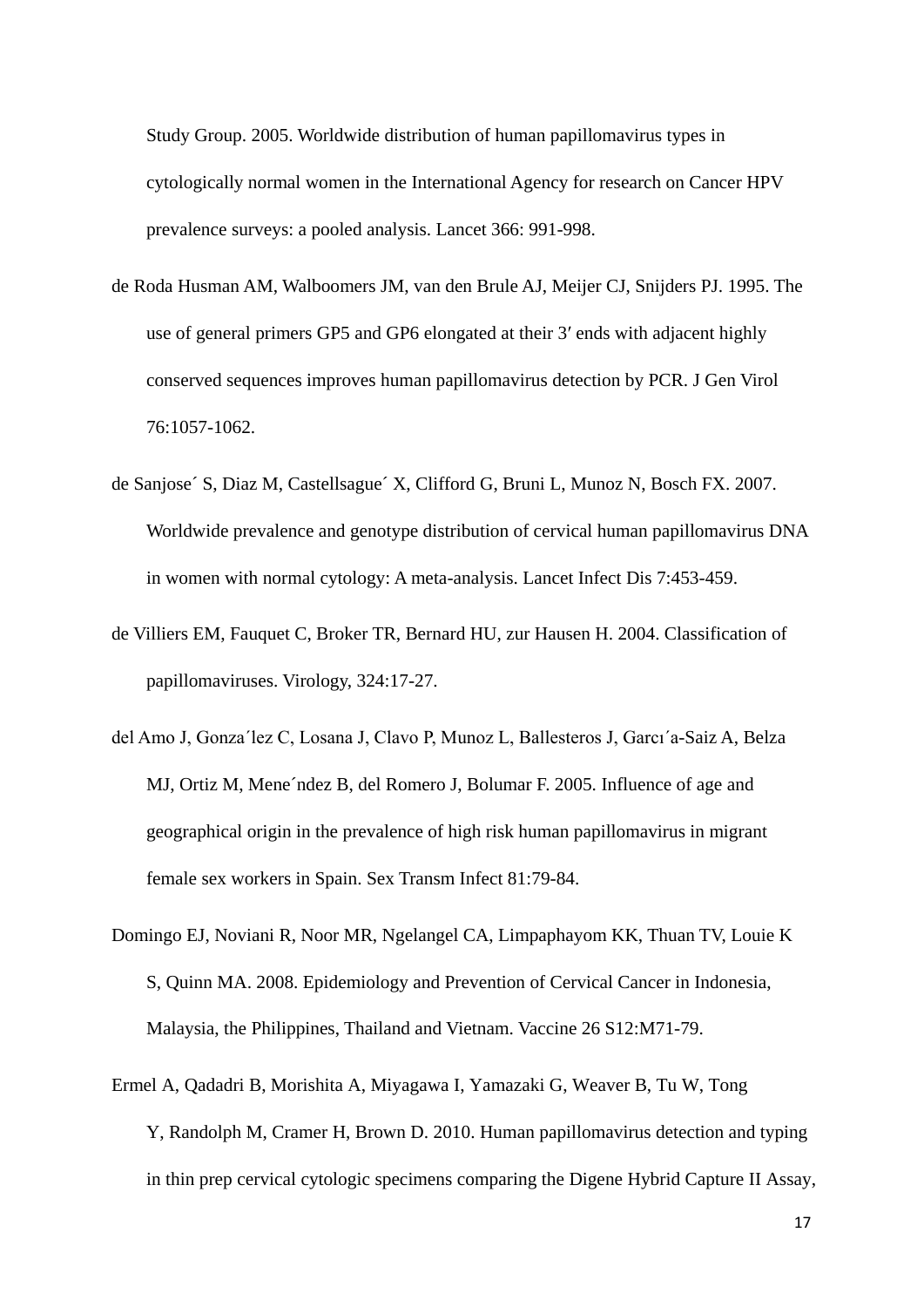the Roche Linear Array HPV Genotyping Assay, and the Kurabo GeneSquare Microarray Assay. [J Virol Methods](http://www.ncbi.nlm.nih.gov/pubmed?term=genesquare%2C%202010) 169:154-161.

[Ferlay J,](http://www.ncbi.nlm.nih.gov/pubmed?term=Ferlay%20J%5BAuthor%5D&cauthor=true&cauthor_uid=21351269) [Shin HR,](http://www.ncbi.nlm.nih.gov/pubmed?term=Shin%20HR%5BAuthor%5D&cauthor=true&cauthor_uid=21351269) [Bray F,](http://www.ncbi.nlm.nih.gov/pubmed?term=Bray%20F%5BAuthor%5D&cauthor=true&cauthor_uid=21351269) [Forman D,](http://www.ncbi.nlm.nih.gov/pubmed?term=Forman%20D%5BAuthor%5D&cauthor=true&cauthor_uid=21351269) [Mathers C,](http://www.ncbi.nlm.nih.gov/pubmed?term=Mathers%20C%5BAuthor%5D&cauthor=true&cauthor_uid=21351269) [Parkin DM.](http://www.ncbi.nlm.nih.gov/pubmed?term=Parkin%20DM%5BAuthor%5D&cauthor=true&cauthor_uid=21351269) 2010. Estimates of worldwide burden of cancer in 2008: GLOBOCAN 2008. [Int J Cancer.](http://www.ncbi.nlm.nih.gov/pubmed/21351269) 127:2893-2917.

Fujimori K, Okada T, Urade Y. 2002. Expression of NADP<sup>+</sup>-dependent 15hydroxyprostaglandin dehydrogenase mRNA in monkey ocular tissues and characterization of its recombinant enzyme. J Biochem 131:383-389.

- [Harper DM,](http://www.ncbi.nlm.nih.gov/pubmed?term=%22Harper%20DM%22%5BAuthor%5D) [Franco EL,](http://www.ncbi.nlm.nih.gov/pubmed?term=%22Franco%20EL%22%5BAuthor%5D) [Wheeler CM,](http://www.ncbi.nlm.nih.gov/pubmed?term=%22Wheeler%20CM%22%5BAuthor%5D) [Moscicki AB,](http://www.ncbi.nlm.nih.gov/pubmed?term=%22Moscicki%20AB%22%5BAuthor%5D) [Romanowski B,](http://www.ncbi.nlm.nih.gov/pubmed?term=%22Romanowski%20B%22%5BAuthor%5D) [Roteli-Martins CM,](http://www.ncbi.nlm.nih.gov/pubmed?term=%22Roteli-Martins%20CM%22%5BAuthor%5D) [Jenkins D,](http://www.ncbi.nlm.nih.gov/pubmed?term=%22Jenkins%20D%22%5BAuthor%5D) [Schuind A,](http://www.ncbi.nlm.nih.gov/pubmed?term=%22Schuind%20A%22%5BAuthor%5D) [Costa Clemens SA,](http://www.ncbi.nlm.nih.gov/pubmed?term=%22Costa%20Clemens%20SA%22%5BAuthor%5D) [Dubin G;](http://www.ncbi.nlm.nih.gov/pubmed?term=%22Dubin%20G%22%5BAuthor%5D) [HPV Vaccine Study group.](http://www.ncbi.nlm.nih.gov/pubmed?term=%22HPV%20Vaccine%20Study%20group%22%5BCorporate%20Author%5D) 2006. Sustained efficacy up to 4.5 years of a bivalent L1 virus-like particle vaccine against human papillomavirus types 16 and 18: Follow-up from a randomised control trial. Lancet 367: 1247-1255.
- Hernandez BY, Vu Nguyen T. 2008. Cervical human papillomavirus infection among female sex workers in southern Vietnam. Infectious Agents and Cancer 23, 3-7.
- Ho GYF, Bierman R, Beardsley L, Chang CJ, Burk RD. 1998. Natural history of cervicovaginal papillomavirus infection in young women. N Engl J Med 338:423-428.
- [Ho GY,](http://www.ncbi.nlm.nih.gov/pubmed?term=Ho%20GY%5BAuthor%5D&cauthor=true&cauthor_uid=8119767) [Burk RD,](http://www.ncbi.nlm.nih.gov/pubmed?term=Burk%20RD%5BAuthor%5D&cauthor=true&cauthor_uid=8119767) [Fleming I,](http://www.ncbi.nlm.nih.gov/pubmed?term=Fleming%20I%5BAuthor%5D&cauthor=true&cauthor_uid=8119767) [Klein RS.](http://www.ncbi.nlm.nih.gov/pubmed?term=Klein%20RS%5BAuthor%5D&cauthor=true&cauthor_uid=8119767) 1994. HIV-related immunosuppression increases the risk of genital HPV infection and has an effect on HPV replication. Int J Cancer 56:788- 972.
- Hong TC, Mai QL, Cuong DV, Parida M, Minekawa H, Notomi T, Hasebe F, Morita K. 2004. Development and evaluation of a novel loop-mediated isothermal amplification method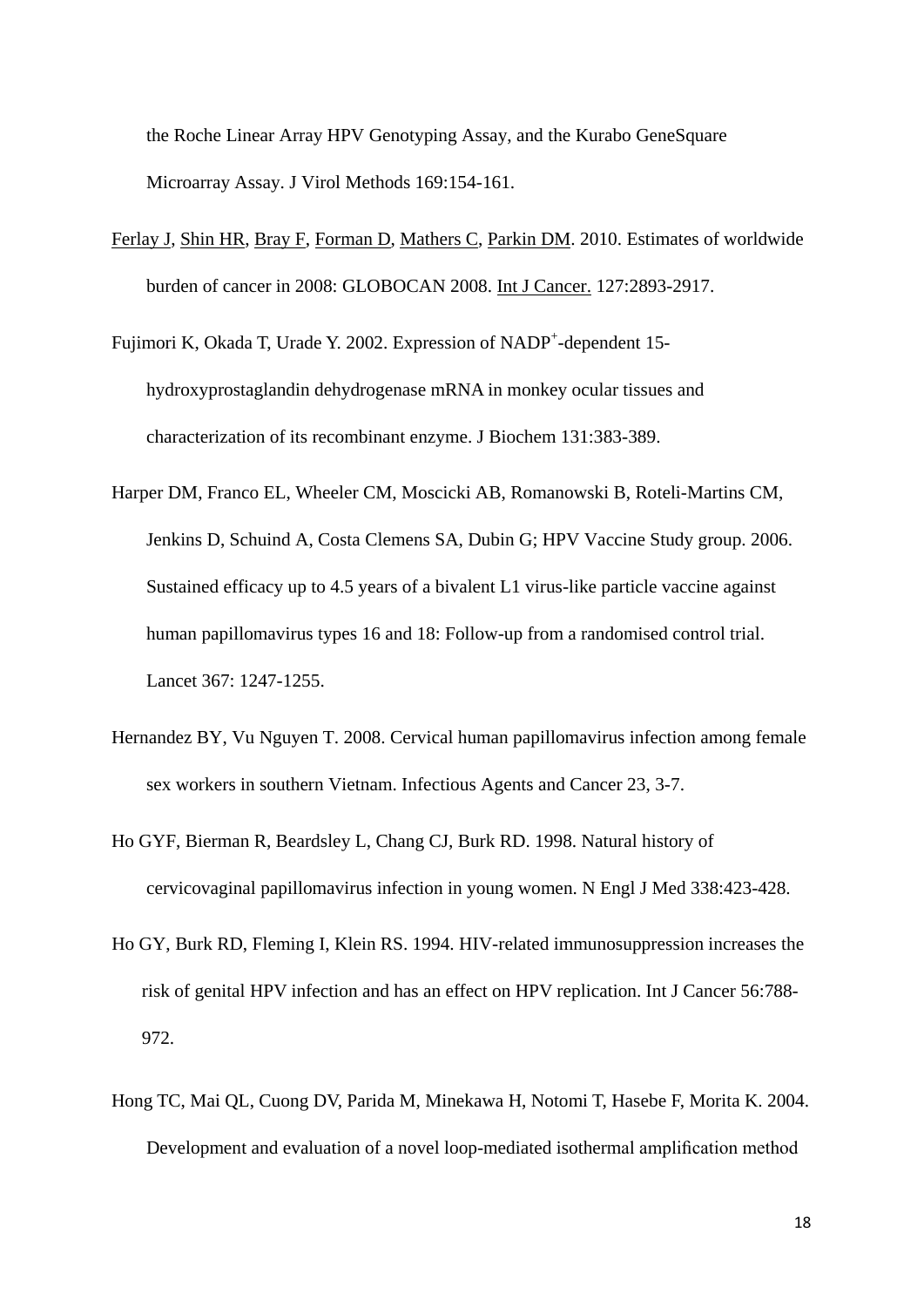for rapid detection of severe acute respiratory syndrome coronavirus. J Clin Microbiol 42:1956-1961.

- Ishi K, Suzuki F, Saito A, Kubota T. 2000. Prevalence of human papillomavirus, Chlamydia trachomatis, and Neisseria gonorrhoeae in commercial sex workers in Japan. Infect Dis Obstet 8:235-239.
- [Juárez-Figueroa LA,](http://www.ncbi.nlm.nih.gov/pubmed?term=%22Ju%C3%A1rez-Figueroa%20LA%22%5BAuthor%5D) [Wheeler CM,](http://www.ncbi.nlm.nih.gov/pubmed?term=%22Wheeler%20CM%22%5BAuthor%5D) [Uribe-Salas FJ,](http://www.ncbi.nlm.nih.gov/pubmed?term=%22Uribe-Salas%20FJ%22%5BAuthor%5D) [Conde-Glez CJ,](http://www.ncbi.nlm.nih.gov/pubmed?term=%22Conde-Glez%20CJ%22%5BAuthor%5D) [Zampilpa-Mejía](http://www.ncbi.nlm.nih.gov/pubmed?term=%22Zampilpa-Mej%C3%ADa%20LG%22%5BAuthor%5D)  [LG,](http://www.ncbi.nlm.nih.gov/pubmed?term=%22Zampilpa-Mej%C3%ADa%20LG%22%5BAuthor%5D) [García-Cisneros S,](http://www.ncbi.nlm.nih.gov/pubmed?term=%22Garc%C3%ADa-Cisneros%20S%22%5BAuthor%5D) [Hernández-Avila M.](http://www.ncbi.nlm.nih.gov/pubmed?term=%22Hern%C3%A1ndez-Avila%20M%22%5BAuthor%5D) 2001. Human papillomavirus: a highly prevalent sexually transmitted disease agent among female sex workers from Mexico City. [Sex Transm Dis](http://www.ncbi.nlm.nih.gov/pubmed?term=HPV%2C%20FSW%2C%20Mexico) 28:125-130.
- Lin H, Ma YY, Mo JS, Ou YC, Shen SY, ChangChien CC. 2006. High prevalence of genital human papillomavirus type 52 and type 58 infection in women attending gynecologic practitioners in South Taiwan. Gynecologic Oncology 101:40-45.
- [Luchters SM,](http://www.ncbi.nlm.nih.gov/pubmed?term=%22Luchters%20SM%22%5BAuthor%5D) [Vanden Broeck D,](http://www.ncbi.nlm.nih.gov/pubmed?term=%22Vanden%20Broeck%20D%22%5BAuthor%5D) [Chersich MF,](http://www.ncbi.nlm.nih.gov/pubmed?term=%22Chersich%20MF%22%5BAuthor%5D) [Nel A,](http://www.ncbi.nlm.nih.gov/pubmed?term=%22Nel%20A%22%5BAuthor%5D) [Delva W,](http://www.ncbi.nlm.nih.gov/pubmed?term=%22Delva%20W%22%5BAuthor%5D) [Mandaliya K,](http://www.ncbi.nlm.nih.gov/pubmed?term=%22Mandaliya%20K%22%5BAuthor%5D) [Depuydt](http://www.ncbi.nlm.nih.gov/pubmed?term=%22Depuydt%20CE%22%5BAuthor%5D) [CE,](http://www.ncbi.nlm.nih.gov/pubmed?term=%22Depuydt%20CE%22%5BAuthor%5D) [Claeys P,](http://www.ncbi.nlm.nih.gov/pubmed?term=%22Claeys%20P%22%5BAuthor%5D) [Bogers JP,](http://www.ncbi.nlm.nih.gov/pubmed?term=%22Bogers%20JP%22%5BAuthor%5D) [Temmerman M.](http://www.ncbi.nlm.nih.gov/pubmed?term=%22Temmerman%20M%22%5BAuthor%5D) 2010. Association of HIV infection with distribution and viral load of HPV types in Kenya: a survey with 820 female sex workers. BMC Infect Dis 10:18.
- [Marais DJ,](http://www.ncbi.nlm.nih.gov/pubmed?term=%22Marais%20DJ%22%5BAuthor%5D) [Carrara H,](http://www.ncbi.nlm.nih.gov/pubmed?term=%22Carrara%20H%22%5BAuthor%5D) [Ramjee G,](http://www.ncbi.nlm.nih.gov/pubmed?term=%22Ramjee%20G%22%5BAuthor%5D) [Kay P,](http://www.ncbi.nlm.nih.gov/pubmed?term=%22Kay%20P%22%5BAuthor%5D) [Williamson AL.](http://www.ncbi.nlm.nih.gov/pubmed?term=%22Williamson%20AL%22%5BAuthor%5D) 2009. HIV seroconversion promotes rapid changes in cervical human papillomavirus (HPV) prevalence and HPV-16 antibodies in female sex workers. [J Med Virol](http://www.ncbi.nlm.nih.gov/pubmed/19107974) 81:203-210.
- [Matsushita K,](http://www.ncbi.nlm.nih.gov/pubmed?term=%22Matsushita%20K%22%5BAuthor%5D) [Sasagawa T,](http://www.ncbi.nlm.nih.gov/pubmed?term=%22Sasagawa%20T%22%5BAuthor%5D) [Miyashita M,](http://www.ncbi.nlm.nih.gov/pubmed?term=%22Miyashita%20M%22%5BAuthor%5D) [Ishizaki A,](http://www.ncbi.nlm.nih.gov/pubmed?term=%22Ishizaki%20A%22%5BAuthor%5D) [Morishita A,](http://www.ncbi.nlm.nih.gov/pubmed?term=%22Morishita%20A%22%5BAuthor%5D) [Hosaka N,](http://www.ncbi.nlm.nih.gov/pubmed?term=%22Hosaka%20N%22%5BAuthor%5D) [Saikawa](http://www.ncbi.nlm.nih.gov/pubmed?term=%22Saikawa%20K%22%5BAuthor%5D)  [K,](http://www.ncbi.nlm.nih.gov/pubmed?term=%22Saikawa%20K%22%5BAuthor%5D) [Hoshina S,](http://www.ncbi.nlm.nih.gov/pubmed?term=%22Hoshina%20S%22%5BAuthor%5D) [Bi X,](http://www.ncbi.nlm.nih.gov/pubmed?term=%22Bi%20X%22%5BAuthor%5D) [Ichimura H.](http://www.ncbi.nlm.nih.gov/pubmed?term=%22Ichimura%20H%22%5BAuthor%5D) 2011. Oral and cervical human papillomavirus infection among female sex workers in Japan. [Jpn J Infect Dis](http://www.ncbi.nlm.nih.gov/pubmed?term=HPV%2C%20matsushita%2C%202011) 64:34-39.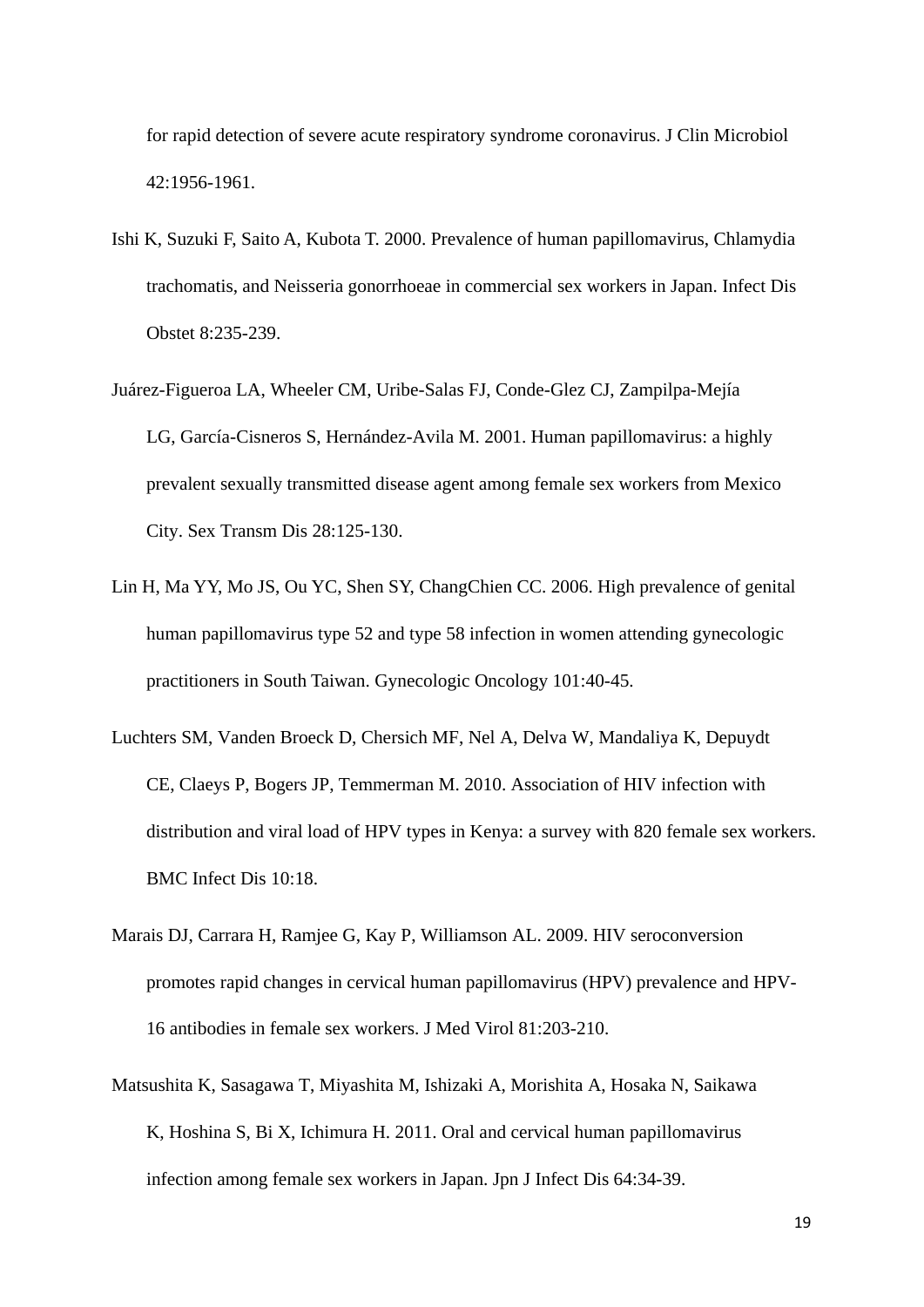- Minkoff H, Feldman JG, Strickler HD, Watts DH, Bacon MC, Levine A, Palefsky JM, Burk R, Cohen MH, Anastos K. 2004. Relationship between smoking and human papillomavirus infections in HIV-infected and -uninfected women. J Infect Dis189:1821- 1828.
- [Miyashita M,](http://www.ncbi.nlm.nih.gov/pubmed?term=%22Miyashita%20M%22%5BAuthor%5D) [Agdamag DM,](http://www.ncbi.nlm.nih.gov/pubmed?term=%22Agdamag%20DM%22%5BAuthor%5D) [Sasagawa T,](http://www.ncbi.nlm.nih.gov/pubmed?term=%22Sasagawa%20T%22%5BAuthor%5D) [Matsushita K,](http://www.ncbi.nlm.nih.gov/pubmed?term=%22Matsushita%20K%22%5BAuthor%5D) [Salud LM,](http://www.ncbi.nlm.nih.gov/pubmed?term=%22Salud%20LM%22%5BAuthor%5D) [Salud CO,](http://www.ncbi.nlm.nih.gov/pubmed?term=%22Salud%20CO%22%5BAuthor%5D) [Saikawa](http://www.ncbi.nlm.nih.gov/pubmed?term=%22Saikawa%20K%22%5BAuthor%5D)  [K,](http://www.ncbi.nlm.nih.gov/pubmed?term=%22Saikawa%20K%22%5BAuthor%5D) [Leano PS,](http://www.ncbi.nlm.nih.gov/pubmed?term=%22Leano%20PS%22%5BAuthor%5D) [Pagcaliwagan T,](http://www.ncbi.nlm.nih.gov/pubmed?term=%22Pagcaliwagan%20T%22%5BAuthor%5D) [Acuna J,](http://www.ncbi.nlm.nih.gov/pubmed?term=%22Acuna%20J%22%5BAuthor%5D) [Ishizaki A,](http://www.ncbi.nlm.nih.gov/pubmed?term=%22Ishizaki%20A%22%5BAuthor%5D) [Kageyama S,](http://www.ncbi.nlm.nih.gov/pubmed?term=%22Kageyama%20S%22%5BAuthor%5D) [Ichimura H.](http://www.ncbi.nlm.nih.gov/pubmed?term=%22Ichimura%20H%22%5BAuthor%5D) 2009. High-risk HPV types in lesions of the uterine cervix of female commercial sex workers in the Philippines. [J Med Virol](http://www.ncbi.nlm.nih.gov/pubmed/19152419) 81:545-551.
- [Molano M,](http://www.ncbi.nlm.nih.gov/pubmed?term=%22Molano%20M%22%5BAuthor%5D) [Van den Brule A,](http://www.ncbi.nlm.nih.gov/pubmed?term=%22Van%20den%20Brule%20A%22%5BAuthor%5D) [Plummer M,](http://www.ncbi.nlm.nih.gov/pubmed?term=%22Plummer%20M%22%5BAuthor%5D) [Weiderpass E,](http://www.ncbi.nlm.nih.gov/pubmed?term=%22Weiderpass%20E%22%5BAuthor%5D) [Posso H,](http://www.ncbi.nlm.nih.gov/pubmed?term=%22Posso%20H%22%5BAuthor%5D) [Arslan A,](http://www.ncbi.nlm.nih.gov/pubmed?term=%22Arslan%20A%22%5BAuthor%5D) [Meijer](http://www.ncbi.nlm.nih.gov/pubmed?term=%22Meijer%20CJ%22%5BAuthor%5D)  [CJ,](http://www.ncbi.nlm.nih.gov/pubmed?term=%22Meijer%20CJ%22%5BAuthor%5D) [Muñoz N,](http://www.ncbi.nlm.nih.gov/pubmed?term=%22Mu%C3%B1oz%20N%22%5BAuthor%5D) [Franceschi S;](http://www.ncbi.nlm.nih.gov/pubmed?term=%22Franceschi%20S%22%5BAuthor%5D) [HPV Study Group.](http://www.ncbi.nlm.nih.gov/pubmed?term=%22HPV%20Study%20Group%22%5BCorporate%20Author%5D) 2003. Determinants of clearance of human papillomavirus infections in Colombian women with normal cytology: a population-based, 5-year follow-up study. [Am J Epidemiol](http://www.ncbi.nlm.nih.gov/pubmed?term=Monica%20MOlano%2C%202003) 158:486-494.
- [Montano SM,](http://www.ncbi.nlm.nih.gov/pubmed?term=%22Montano%20SM%22%5BAuthor%5D) [Hsieh EJ,](http://www.ncbi.nlm.nih.gov/pubmed?term=%22Hsieh%20EJ%22%5BAuthor%5D) [Calderón M,](http://www.ncbi.nlm.nih.gov/pubmed?term=%22Calder%C3%B3n%20M%22%5BAuthor%5D) [Ton TG,](http://www.ncbi.nlm.nih.gov/pubmed?term=%22Ton%20TG%22%5BAuthor%5D) [Quijano E,](http://www.ncbi.nlm.nih.gov/pubmed?term=%22Quijano%20E%22%5BAuthor%5D) [Solari V,](http://www.ncbi.nlm.nih.gov/pubmed?term=%22Solari%20V%22%5BAuthor%5D) [Zunt JR.](http://www.ncbi.nlm.nih.gov/pubmed?term=%22Zunt%20JR%22%5BAuthor%5D) 2011. Human papillomavirus infection in female sex workers in Lima, Peru. [Sex Transm Infect](http://www.ncbi.nlm.nih.gov/pubmed?term=HPV%2C%20FSW%2C%20peru) 87:81- 82.
- Munoz N, Bosch FX, de Sanjose´ S, Herrero R, Castellsague´ X, Shah KV, Snijders PJ, Meijer CJ, [International Agency for Research on Cancer Multicenter Cervical Cancer](http://www.ncbi.nlm.nih.gov/pubmed?term=%22International%20Agency%20for%20Research%20on%20Cancer%20Multicenter%20Cervical%20Cancer%20Study%20Group%22%5BCorporate%20Author%5D)  [Study Group](http://www.ncbi.nlm.nih.gov/pubmed?term=%22International%20Agency%20for%20Research%20on%20Cancer%20Multicenter%20Cervical%20Cancer%20Study%20Group%22%5BCorporate%20Author%5D). 2003. Epidemiologic classification of human papillomavirus types associated with cervical cancer. N Engl J Med 348:518-527.
- Munoz N, Castellsagué X, de González AB, Gissmann L. 2006. Chapter 1: HPV in the etiology of human cancer. Vaccine 24 S3: S3/1-10.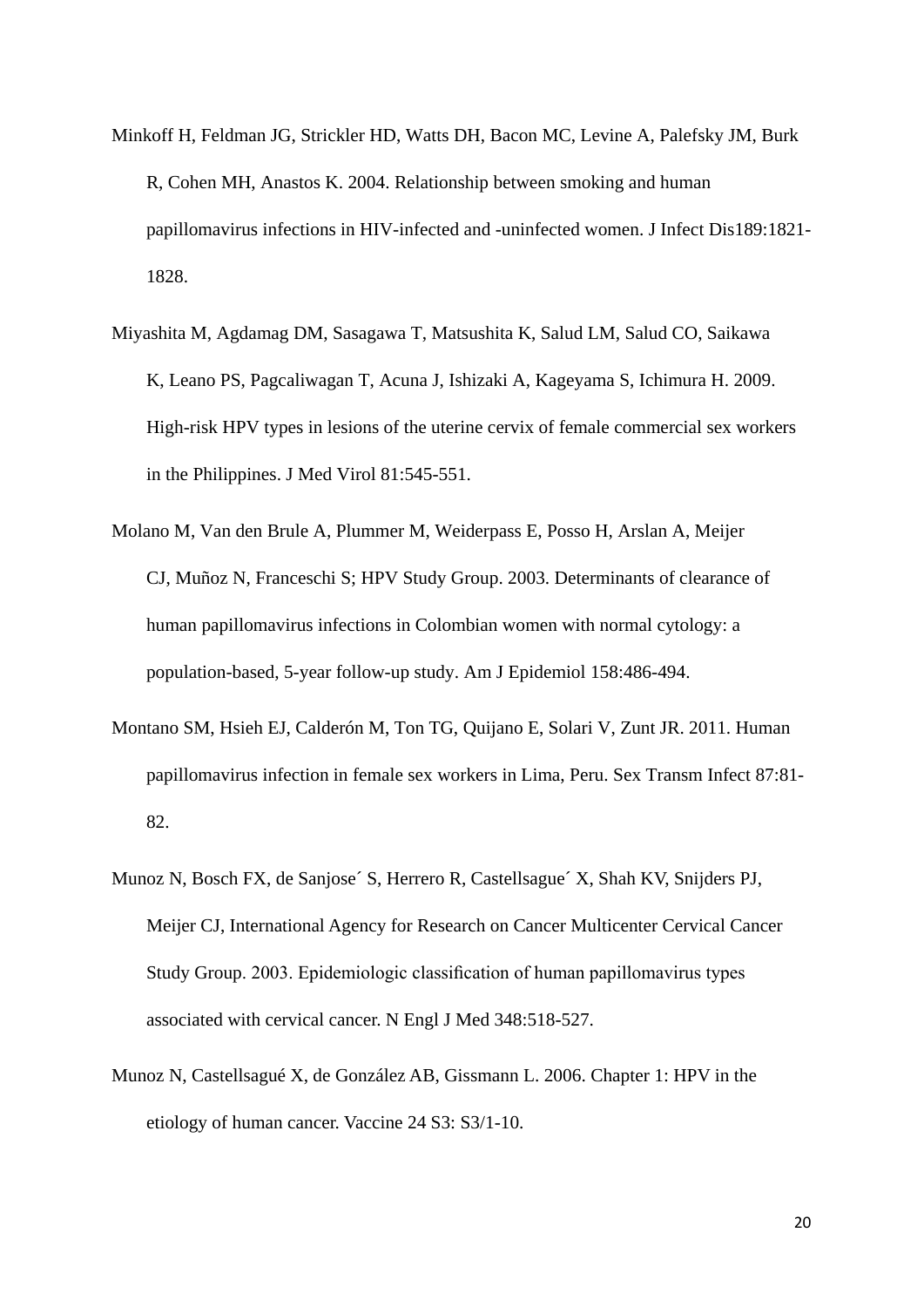- [Pham TH,](http://www.ncbi.nlm.nih.gov/pubmed?term=%22Pham%20TH%22%5BAuthor%5D) [Nguyen TH,](http://www.ncbi.nlm.nih.gov/pubmed?term=%22Nguyen%20TH%22%5BAuthor%5D) [Herrero R,](http://www.ncbi.nlm.nih.gov/pubmed?term=%22Herrero%20R%22%5BAuthor%5D) [Vaccarella S,](http://www.ncbi.nlm.nih.gov/pubmed?term=%22Vaccarella%20S%22%5BAuthor%5D) [Smith JS,](http://www.ncbi.nlm.nih.gov/pubmed?term=%22Smith%20JS%22%5BAuthor%5D) [Nguyen Thuy TT,](http://www.ncbi.nlm.nih.gov/pubmed?term=%22Nguyen%20Thuy%20TT%22%5BAuthor%5D) [Nguyen HN,](http://www.ncbi.nlm.nih.gov/pubmed?term=%22Nguyen%20HN%22%5BAuthor%5D) [Nguyen BD,](http://www.ncbi.nlm.nih.gov/pubmed?term=%22Nguyen%20BD%22%5BAuthor%5D) [Ashley R,](http://www.ncbi.nlm.nih.gov/pubmed?term=%22Ashley%20R%22%5BAuthor%5D) [Snijders PJ,](http://www.ncbi.nlm.nih.gov/pubmed?term=%22Snijders%20PJ%22%5BAuthor%5D) [Meijer CJ,](http://www.ncbi.nlm.nih.gov/pubmed?term=%22Meijer%20CJ%22%5BAuthor%5D) [Muñoz N,](http://www.ncbi.nlm.nih.gov/pubmed?term=%22Mu%C3%B1oz%20N%22%5BAuthor%5D) [Parkin DM,](http://www.ncbi.nlm.nih.gov/pubmed?term=%22Parkin%20DM%22%5BAuthor%5D) [Franceschi S.](http://www.ncbi.nlm.nih.gov/pubmed?term=%22Franceschi%20S%22%5BAuthor%5D) 2003. Human papillomavirus infection among women in South and North Vietnam. Int J Cancer 104:213-220.
- Pista A, de Oliveira CF, Cunha MJ, Paixao MT, Real O, CLEOPATRE Portugal Study Group. 2012. Risk factors for human papillomavirus infection among women in Portugal: The CLEOPATRE Portugal Study. Int J Gynaecol Obstet 118:112-116.
- Poon LL, Wong BW, Chan KH, Ng SS, Yuen KY, Guan Y, Peiris JS. 2005. Evaluation of realtime reverse transcriptase PCR and realtime loop-mediated amplification assays for severe acute respiratory syndrome coronavirus detection. J Clin Microbiol 43:3457- 3459.
- [Schiffman M,](http://www.ncbi.nlm.nih.gov/pubmed?term=Schiffman%20M%5BAuthor%5D&cauthor=true&cauthor_uid=20354192) [Rodriguez AC,](http://www.ncbi.nlm.nih.gov/pubmed?term=Rodriguez%20AC%5BAuthor%5D&cauthor=true&cauthor_uid=20354192) [Chen Z,](http://www.ncbi.nlm.nih.gov/pubmed?term=Chen%20Z%5BAuthor%5D&cauthor=true&cauthor_uid=20354192) [Wacholder S,](http://www.ncbi.nlm.nih.gov/pubmed?term=Wacholder%20S%5BAuthor%5D&cauthor=true&cauthor_uid=20354192) [Herrero R,](http://www.ncbi.nlm.nih.gov/pubmed?term=Herrero%20R%5BAuthor%5D&cauthor=true&cauthor_uid=20354192) [Hildesheim A,](http://www.ncbi.nlm.nih.gov/pubmed?term=Hildesheim%20A%5BAuthor%5D&cauthor=true&cauthor_uid=20354192) [Desalle](http://www.ncbi.nlm.nih.gov/pubmed?term=Desalle%20R%5BAuthor%5D&cauthor=true&cauthor_uid=20354192)  [R,](http://www.ncbi.nlm.nih.gov/pubmed?term=Desalle%20R%5BAuthor%5D&cauthor=true&cauthor_uid=20354192) [Befano B,](http://www.ncbi.nlm.nih.gov/pubmed?term=Befano%20B%5BAuthor%5D&cauthor=true&cauthor_uid=20354192) [Yu K,](http://www.ncbi.nlm.nih.gov/pubmed?term=Yu%20K%5BAuthor%5D&cauthor=true&cauthor_uid=20354192) [Safaeian M,](http://www.ncbi.nlm.nih.gov/pubmed?term=Safaeian%20M%5BAuthor%5D&cauthor=true&cauthor_uid=20354192) [Sherman ME,](http://www.ncbi.nlm.nih.gov/pubmed?term=Sherman%20ME%5BAuthor%5D&cauthor=true&cauthor_uid=20354192) [Morales J,](http://www.ncbi.nlm.nih.gov/pubmed?term=Morales%20J%5BAuthor%5D&cauthor=true&cauthor_uid=20354192) [Guillen D,](http://www.ncbi.nlm.nih.gov/pubmed?term=Guillen%20D%5BAuthor%5D&cauthor=true&cauthor_uid=20354192) [Alfaro](http://www.ncbi.nlm.nih.gov/pubmed?term=Alfaro%20M%5BAuthor%5D&cauthor=true&cauthor_uid=20354192)  [M,](http://www.ncbi.nlm.nih.gov/pubmed?term=Alfaro%20M%5BAuthor%5D&cauthor=true&cauthor_uid=20354192) [Hutchinson M,](http://www.ncbi.nlm.nih.gov/pubmed?term=Hutchinson%20M%5BAuthor%5D&cauthor=true&cauthor_uid=20354192) [Solomon D,](http://www.ncbi.nlm.nih.gov/pubmed?term=Solomon%20D%5BAuthor%5D&cauthor=true&cauthor_uid=20354192) [Castle PE,](http://www.ncbi.nlm.nih.gov/pubmed?term=Castle%20PE%5BAuthor%5D&cauthor=true&cauthor_uid=20354192) [Burk RD.](http://www.ncbi.nlm.nih.gov/pubmed?term=Burk%20RD%5BAuthor%5D&cauthor=true&cauthor_uid=20354192) 2010. A population-based prospective study of carcinogenic human papillomavirus variant lineages, viral persistence, and cervical neoplasia. Cancer Res 70:3159-3169.
- Solomon D, Davey D, Kurman R, Moriarty A, O'Connor D, Prey M, Raab S, Sherman M, Wilbur D, Wright T Jr, Young N. 2002. The 2001 Bethesda System: terminology for reporting results of cervical cytology. JAMA 287:2114-2119.
- Tideman RL, Thompson C, Rose B, Gilmour S, Marks C, van Beek I, Berry G, O'Connor C, Mindel A. 2003. Cervical human papillomavirus infections in commercial sex workersrisk factors and behaviours. Int J STD AIDS 14:840-847.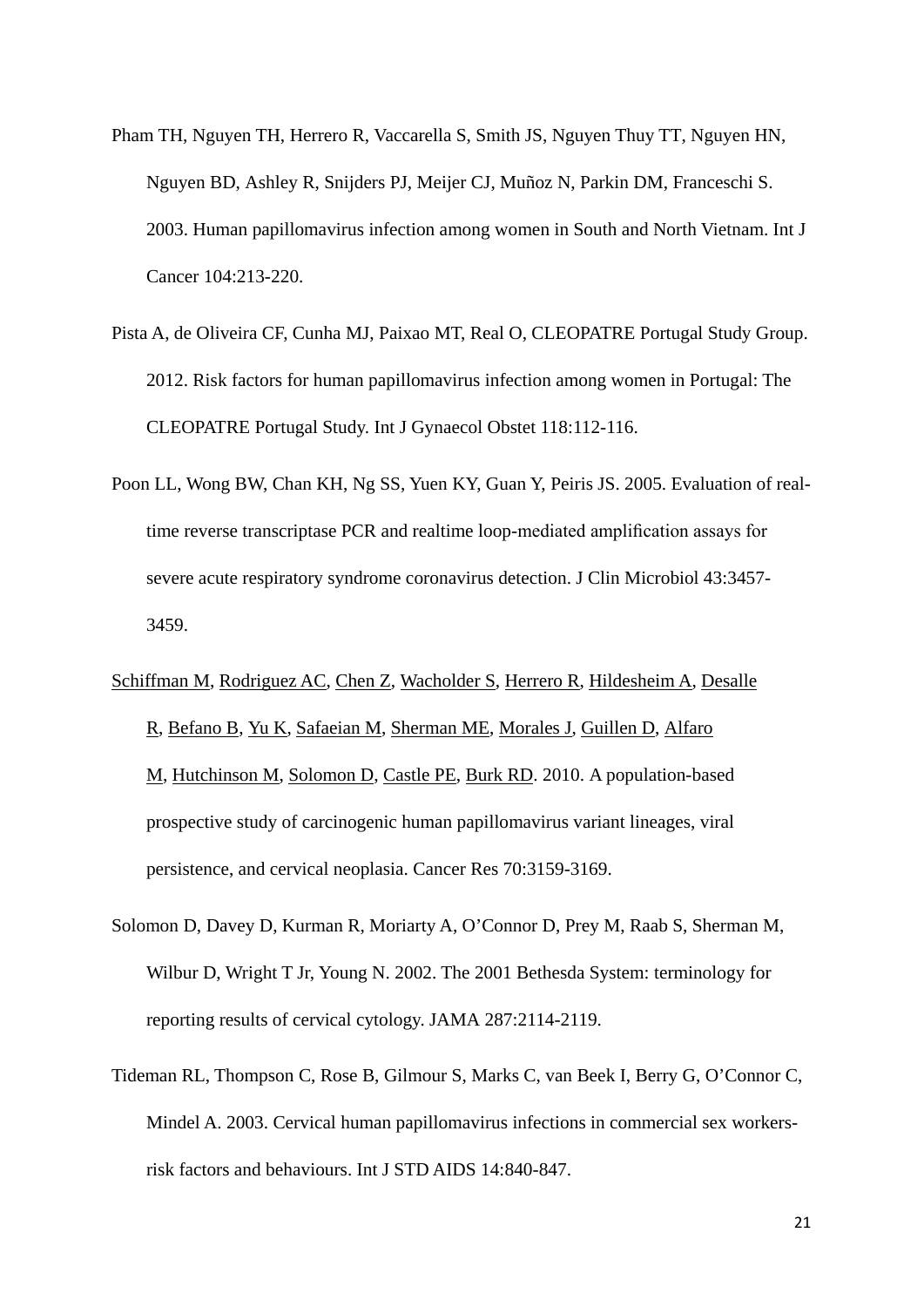- Vaccarella S, Herrero R, Snijders PJF, Dai M, Thomas JO, Hieu NT, Ferreccio C, Matos E, Posso H, de Sanjose S, Shin HR, Sukvirach S, Lazcano-Ponce E, Munoz N, Meijer CHLM, Franceschi S, IARC HPV Prevalence Surveys (IHPS) Study Group. 2008. Smoking and human papillomavirus infection: pooled analysis of the international agency for research on cancer HPV prevalence surveys. Int J Epidemiol 37:536-546.
- Wheeler CM. 2007. Advances in primary and secondary interventions for cervical cancer: Human papillomavirus prophylactic vaccines and testing. Nat Clin Pract Oncol 4:224- 235.
- Wheeler CM, Castellsagué X, Garland SM, Szarewski A, Paavonen J, Naud P, Salmerón J, Chow S-N, Apter D, Kitchener H, Teixeira JC, Skinner SR, Jaisamrarn U, Limson G, Romanowski B, Aoki FY, Schwarz TF, Poppe WAJ, Bosch FX, Harper DM, Huh W, Hardt K, Zahaf T, Descamps D, Struyf F, Dubin G, Lehtinen M. 2012. Cross-protective efficacy of HPV-16/18 AS04-adjuvanted vaccine against cervical infection and precancer caused by non-vaccine oncogenic HPV types: 4-year end-of-study analysis of the randomised double-blind PATRICIA trial. Lancet Oncol 13:100-110.
- World Health Organization. 2002. World Health Survey, Vietnam. Available at: [http://www.who.int/healthinfo/survey/whsvnm-vietnam.pdf.](http://www.who.int/healthinfo/survey/whsvnm-vietnam.pdf)
- World Health Organization. 2010. Human Papillomavirus and Related Cancers. Available at: [http://apps.who.int/hpvcentre/statistic/dynamic/ico/country\\_pdf.](http://apps.who.int/hpvcentre/statistic/dynamic/ico/country_pdf)
- [Yamada R,](http://www.ncbi.nlm.nih.gov/pubmed?term=%22Yamada%20R%22%5BAuthor%5D) [Sasagawa T,](http://www.ncbi.nlm.nih.gov/pubmed?term=%22Sasagawa%20T%22%5BAuthor%5D) [Kirumbi LW,](http://www.ncbi.nlm.nih.gov/pubmed?term=%22Kirumbi%20LW%22%5BAuthor%5D) [Kingoro A,](http://www.ncbi.nlm.nih.gov/pubmed?term=%22Kingoro%20A%22%5BAuthor%5D) [Karanja DK,](http://www.ncbi.nlm.nih.gov/pubmed?term=%22Karanja%20DK%22%5BAuthor%5D) [Kiptoo M,](http://www.ncbi.nlm.nih.gov/pubmed?term=%22Kiptoo%20M%22%5BAuthor%5D) [Nakitare GW,](http://www.ncbi.nlm.nih.gov/pubmed?term=%22Nakitare%20GW%22%5BAuthor%5D) [Ichimura H,](http://www.ncbi.nlm.nih.gov/pubmed?term=%22Ichimura%20H%22%5BAuthor%5D) [Inoue M.](http://www.ncbi.nlm.nih.gov/pubmed?term=%22Inoue%20M%22%5BAuthor%5D) 2008. Human papillomavirus infection and cervical abnormalities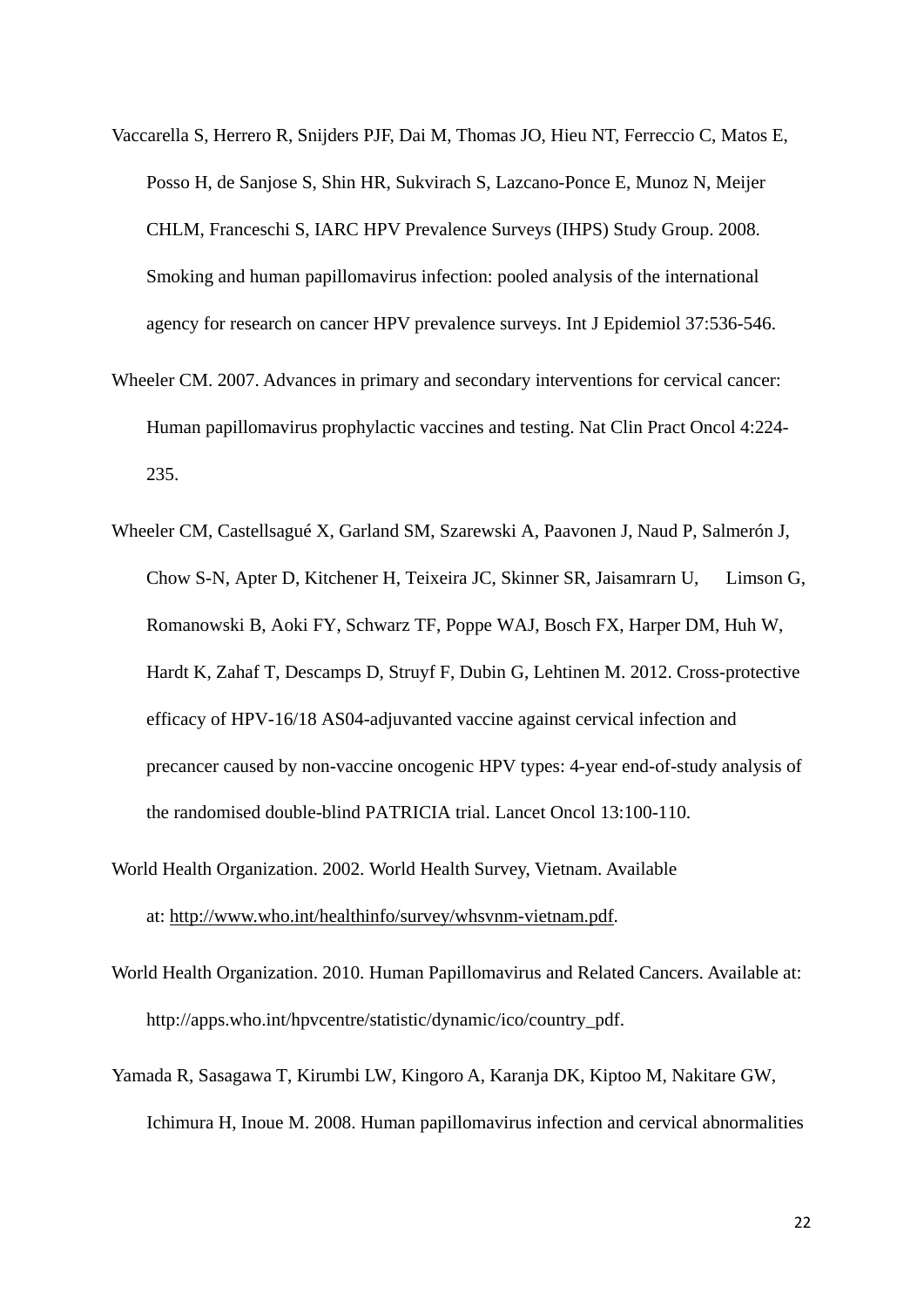in Nairobi, Kenya, an area with a high prevalence of human immunodeficiency virus infection. J Med Virol 80, 847-855.

- Ye J, Cheng X, Chen X, Ye F, Lü W, Xie X. 2010. Prevalence and risk profile of cervical human papillomavirus infection in Zhejiang Province, southeast China: a populationbased study. Virology J 7:66.
- [Znazen A,](http://www.ncbi.nlm.nih.gov/pubmed?term=%22Znazen%20A%22%5BAuthor%5D) [Frikha-Gargouri O,](http://www.ncbi.nlm.nih.gov/pubmed?term=%22Frikha-Gargouri%20O%22%5BAuthor%5D) [Berrajah L,](http://www.ncbi.nlm.nih.gov/pubmed?term=%22Berrajah%20L%22%5BAuthor%5D) [Bellalouna S,](http://www.ncbi.nlm.nih.gov/pubmed?term=%22Bellalouna%20S%22%5BAuthor%5D) [Hakim H,](http://www.ncbi.nlm.nih.gov/pubmed?term=%22Hakim%20H%22%5BAuthor%5D) [Gueddana N,](http://www.ncbi.nlm.nih.gov/pubmed?term=%22Gueddana%20N%22%5BAuthor%5D) [Hammami](http://www.ncbi.nlm.nih.gov/pubmed?term=%22Hammami%20A%22%5BAuthor%5D)  [A.](http://www.ncbi.nlm.nih.gov/pubmed?term=%22Hammami%20A%22%5BAuthor%5D) 2010. Sexually transmitted infections among female sex workers in Tunisia: high prevalence of Chlamydia trachomatis. Sex Transm Infect 86:500-505.

## **FIGURE LEGEND**

Figure 1: Prevalence of HPV genotypes among female sex workers in Northern Vietnam.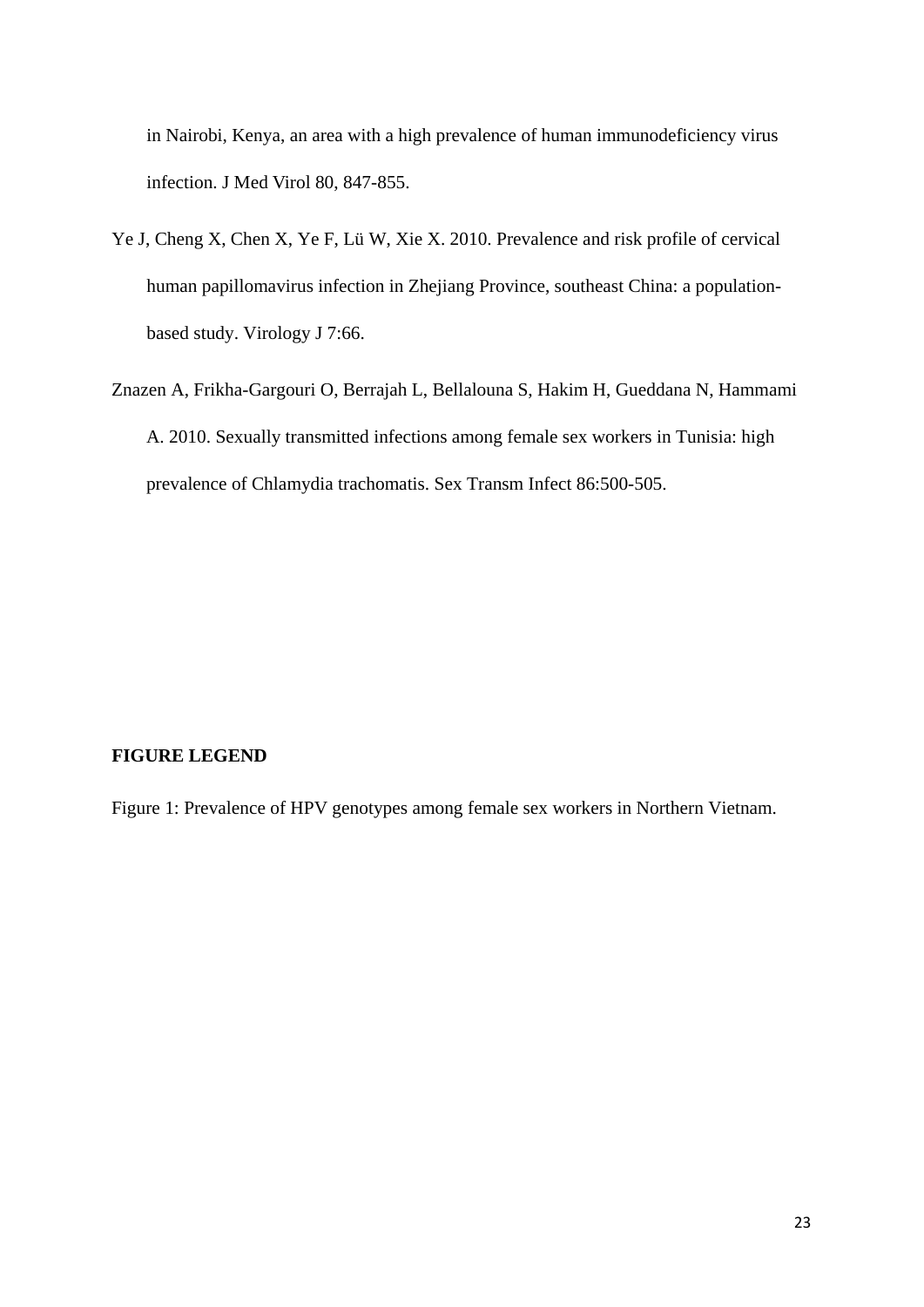|                        |                                  | $FSW^a$               | HPV DNA $(+)$    |              | Univariate          |              |                | Multivariate    |              |                  |
|------------------------|----------------------------------|-----------------------|------------------|--------------|---------------------|--------------|----------------|-----------------|--------------|------------------|
|                        |                                  | cases                 | $\boldsymbol{n}$ | $\%$         | OR <sup>b</sup>     | 95% CI       | $\overline{P}$ | OR <sup>b</sup> | 95% CI       | $\boldsymbol{P}$ |
| Age (years)            | $\leq$ 25<br>$>25$               | 138<br>143            | 82<br>57         | 59.4<br>39.9 | 2.2<br>1            | $1.4 - 3.6$  | 0.001          | 2.3             | $1.4 - 3.9$  | 0.001            |
| Age<br>at first sexual | $<18$                            | 117                   | 61               | 52.1         | 1.2                 | $0.7 - 1.9$  | 0.467          |                 |              |                  |
| encounter (years)      | $\geq$ 18                        | 160                   | 76               | 47.5         | $\mathbf{1}$        |              |                |                 |              |                  |
| Marital status         | Single<br>Married/<br>cohabiting | 139<br>142            | 80<br>59         | 57.6<br>41.5 | 1.9<br>1            | $1.2 - 3.1$  | 0.009          |                 |              |                  |
| <b>Education</b> level | $\ge$ Secondary<br>$<$ Secondary | 193<br>88             | 98<br>41         | 50.8<br>46.6 | 1.2<br>1            | $0.7 - 2.0$  |                |                 |              |                  |
| Pregnancy history      | Yes<br>N <sub>o</sub>            | 203<br>78             | 95<br>44         | 46.8<br>56.4 | 0.7<br>$\mathbf{1}$ | $0.4 - 1.2$  | 0.183          |                 |              |                  |
| Contraception use      | Yes<br>No                        | 227<br>53             | 114<br>25        | 50.2<br>47.2 | 1.1<br>1            | $0.6 - 2.1$  | 0.761          |                 |              |                  |
| Condom use             | Yes<br>No                        | 133<br>147            | 63<br>76         | 47.4<br>51.7 | 0.8<br>1            | $0.5 - 1.3$  | 0.476          |                 |              |                  |
| Smoking                | Ever<br>Never                    | 101<br>178            | 41<br>98         | 40.6<br>55.1 | 0.6<br>1            | $0.3 - 0.9$  | 0.025          | 0.5             | $0.3 - 0.8$  | 0.006            |
| <b>HIV</b>             | Positive<br>Negative             | 36<br>245             | 28<br>111        | 77.8<br>45.3 | 4.2<br>1            | $1.9 - 9.6$  | < 0.001        | 7.9             | $3.1 - 20.2$ | < 0.001          |
| <b>HBV</b>             | Positive<br>Negative             | 19<br>262             | 11<br>128        | 57.9<br>48.9 | 1.4<br>1            | $0.6 - 3.7$  | 0.484          |                 |              |                  |
| <b>HCV</b>             | Positive<br>Negative             | 52<br>228             | 25<br>114        | 48.1<br>50.0 | 0.9<br>$\mathbf{1}$ | $0.5 - 1.7$  | 0.878          |                 |              |                  |
| N. gonorrhoeae         | Positive<br>Negative             | $\overline{4}$<br>277 | 3<br>136         | 75<br>49.1   | 3.1<br>$\mathbf{1}$ | $0.3 - 30.3$ | 0.367          |                 |              |                  |
| C. trachomatis         | Positive<br>Negative             | 19<br>262             | 13<br>126        | 68.4<br>48.1 | 2.3<br>1            | $0.9 - 6.3$  | 0.1            |                 |              |                  |

TABLE I. Risk factors associated with HPV infection.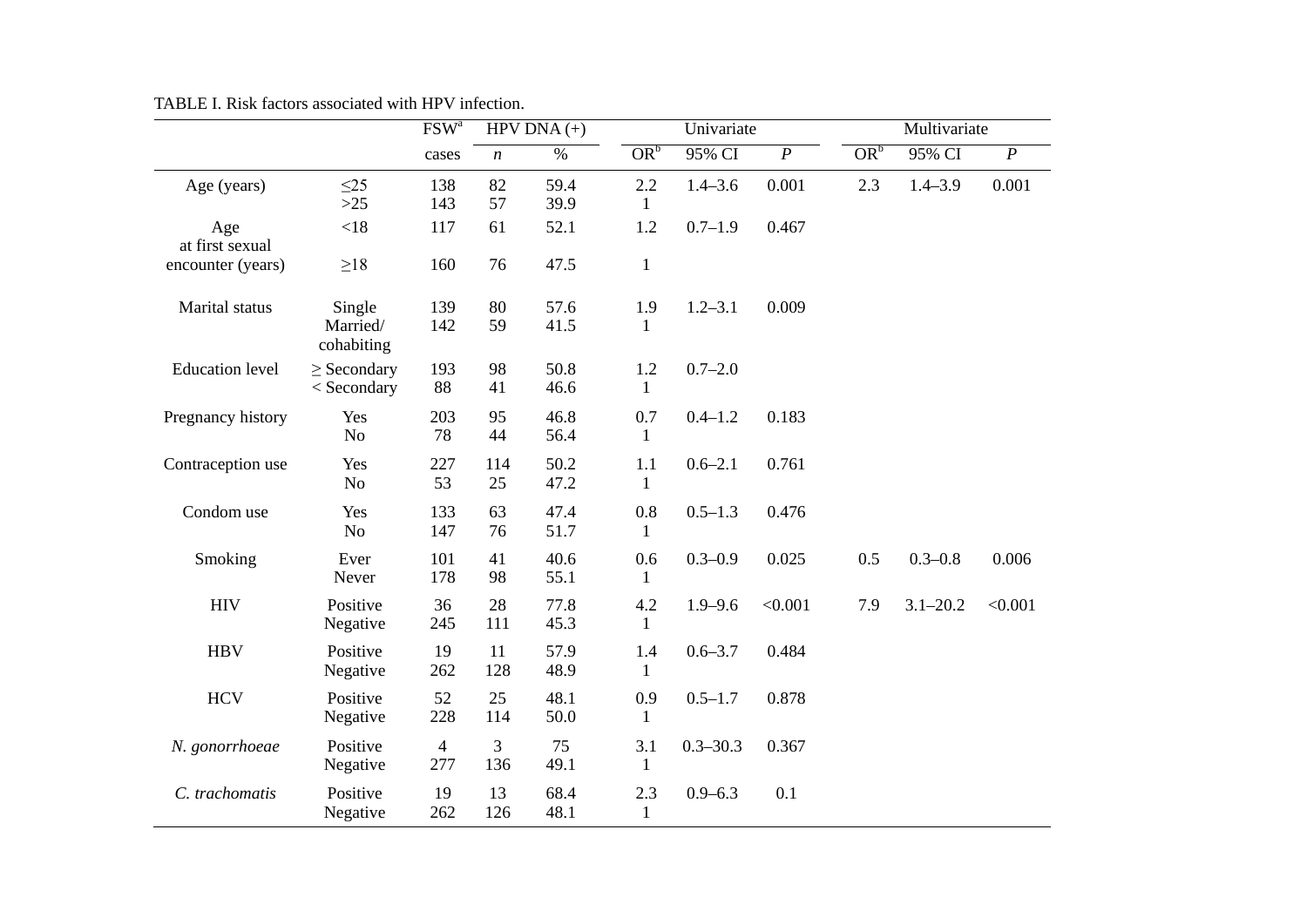<sup>a</sup> FSW: female sex workers. <sup>b</sup> Odds ratio adjusted for all variables.

HBV: hepatitis B virus; HCV: hepatitis C virus; HIV: human immunodeficiency virus; HPV: human papillomavirus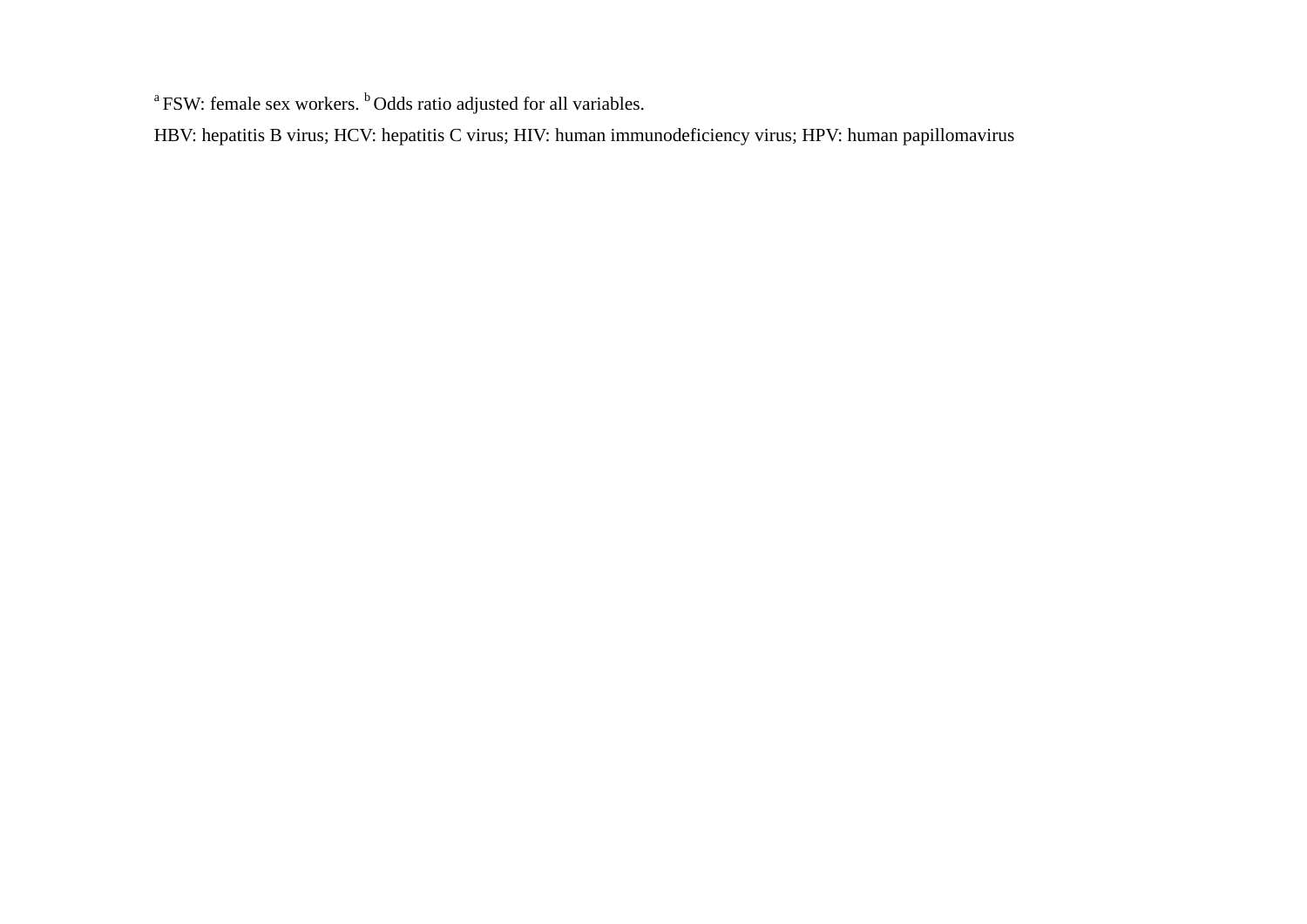| Cervical cytology                                                     |            |     |                |                                  | <b>HPV</b> Types |                           |  |
|-----------------------------------------------------------------------|------------|-----|----------------|----------------------------------|------------------|---------------------------|--|
| (n)                                                                   | Sample ID  | Age | Smoking        | Infection                        | Low risk         | High risk                 |  |
| Atypical squamous<br>cells of<br>undetermined<br>significance $(2)$   | HPV-2-118  | 28  | N <sub>o</sub> |                                  |                  | 39,68                     |  |
|                                                                       | HPV-2-201  | 21  | Yes            | HIV, HCV                         |                  | 59                        |  |
| Atypical glandular<br>cells $(2)$                                     | HPC-028-09 | 29  | N <sub>o</sub> | <b>HIV</b>                       |                  | 16, 52                    |  |
|                                                                       | HPV-2-176  | 23  | N <sub>0</sub> | N. gonorrhoeae<br>C. trachomatis |                  | 16, 33, 51, 52,<br>53, 58 |  |
| Low-grade<br>squamous<br>intraepithelial lesion<br>(4)                | HPV-2-119  | 17  | N <sub>o</sub> | <b>HIV</b><br>C. trachomatis     | 6, 42, 54        | 35, 51, 68                |  |
|                                                                       | HPV-2-124  | 30  | Yes            | HIV, HCV                         |                  | 66                        |  |
|                                                                       | HPV-2-127  | 27  | Yes            |                                  |                  | 51,52                     |  |
|                                                                       | HPV-2-130  | 22  | N <sub>o</sub> | C. trachomatis                   | 40               | 51,66                     |  |
| High-grade<br>squamous<br>intraepithelial lesion<br>$\left( 1\right)$ | HPC-048-09 | 48  | Yes            |                                  |                  | 16                        |  |

TABLE II. Relationship between HPV genotypes and cervical cytology in female sex workers in Northern Vietnam.

HIV: human immunodeficiency virus; HPV: human papillomavirus; HCV: hepatitis C virus;

*N. gonorrhoeae: Neisseria gonorrhoeae*; *C. trachomatis*: *Chlamydia (C.) trachomatis.*